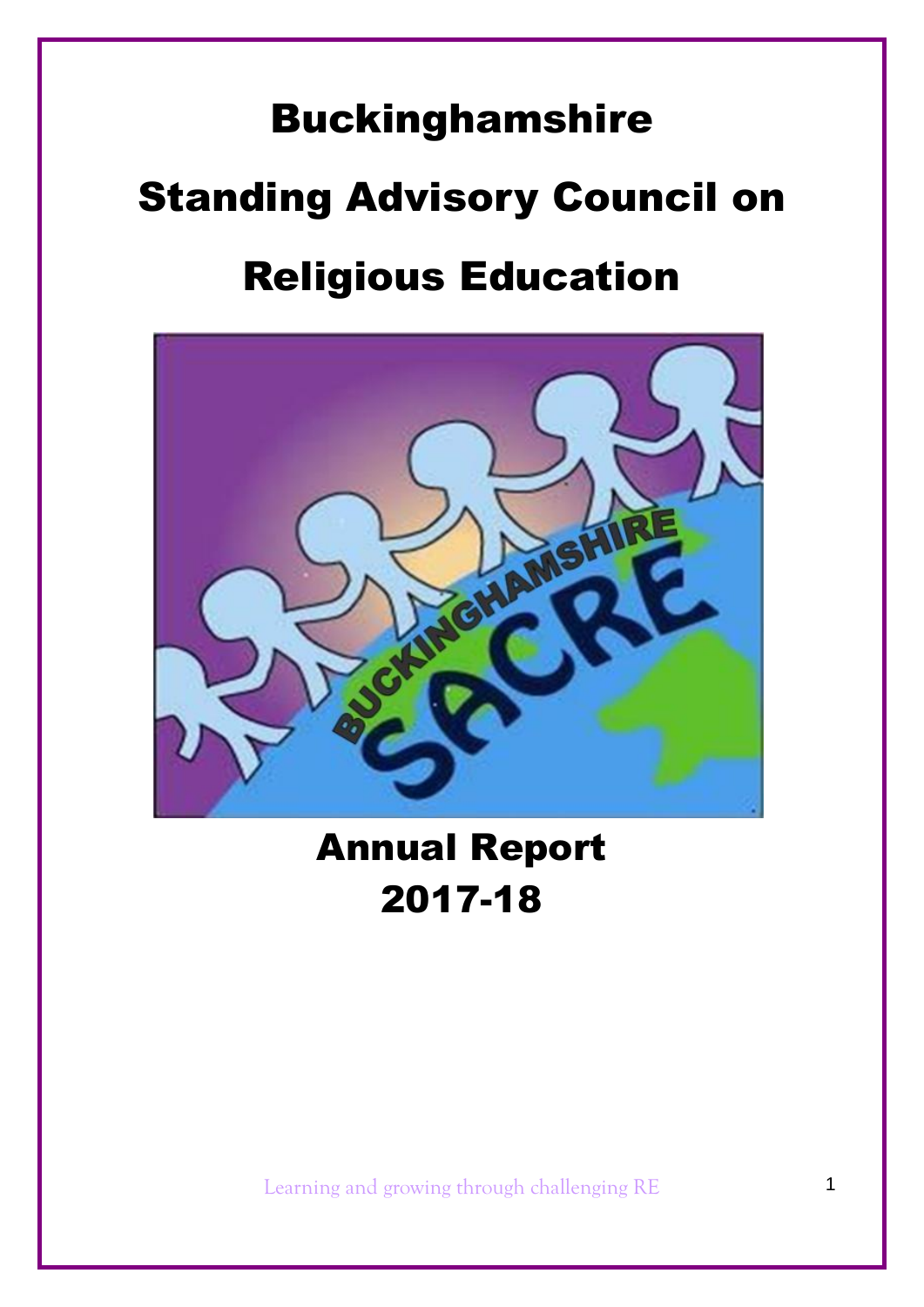# **Contents**

### Page No.

| 1. |  | Standards and quality of provision of RE:                                     |  |  |  |
|----|--|-------------------------------------------------------------------------------|--|--|--|
| 2. |  | Managing the SACRE and Partnership with the LA and Other Key<br>Stakeholders: |  |  |  |
| 3. |  | Effectiveness of the Agreed Syllabus:                                         |  |  |  |
| 4. |  | <b>Collective Worship:</b>                                                    |  |  |  |
| 5. |  | <b>SACRE</b> and School Improvement:                                          |  |  |  |
|    |  |                                                                               |  |  |  |
|    |  |                                                                               |  |  |  |
|    |  | Appendix 3: SACRE Membership and attendance for the year 2016/2017            |  |  |  |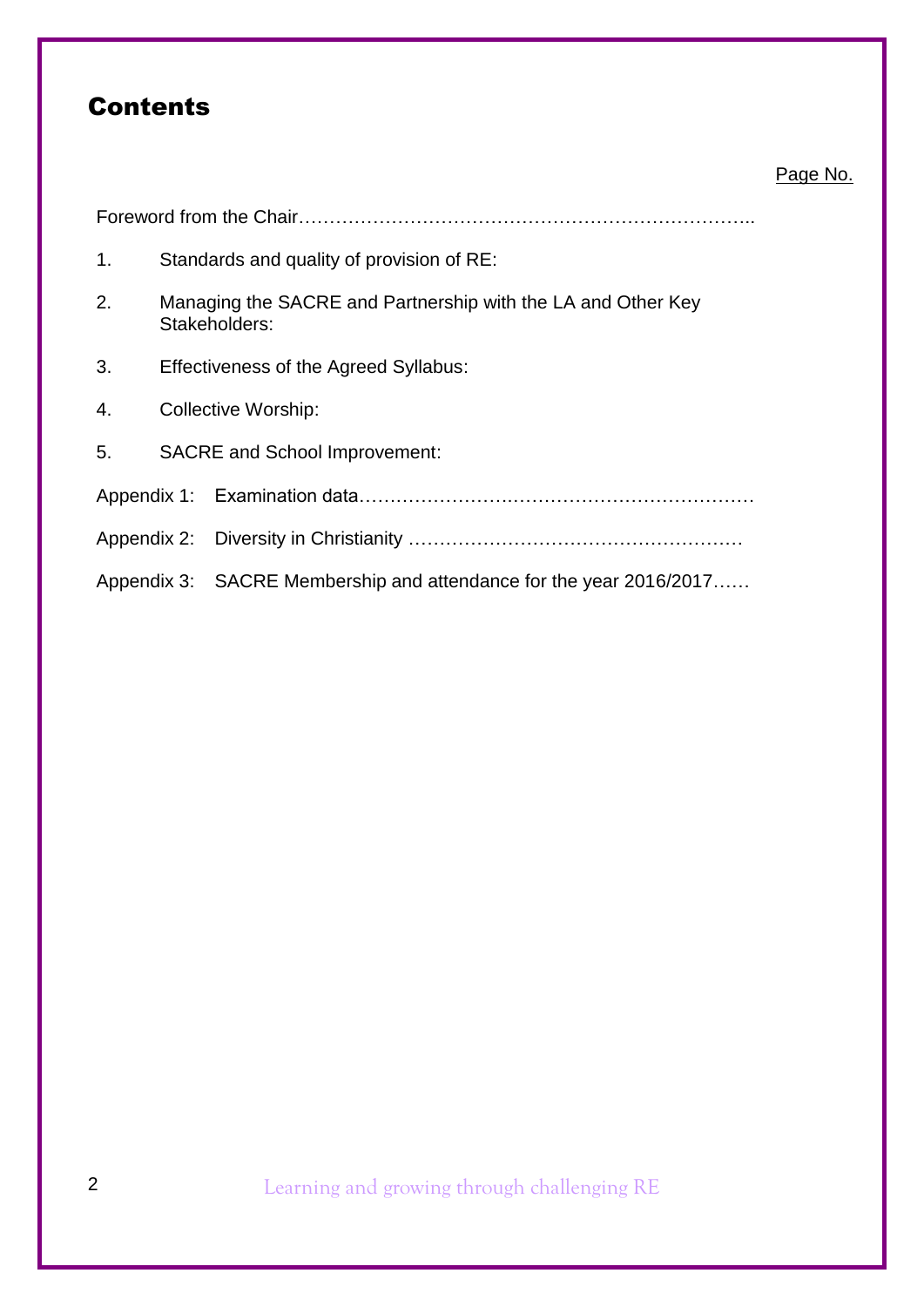# Foreword from the Chair of SACRE September 2017 - July 2018

As with any organisation it is the inspiration given by the members that provides the character. I

shall focus on some of the creativity we have valued in Bucks SACRE this year both from our members and during our visits to schools. In addition, we receive wise counsel from our Education Officer at Bucks CC, Katherine Wells and our RE Adviser Bill Moore.

At our meeting in October we learned that Suma Din our Muslim deputy had become a school governor and would no longer fulfil her role with SACRE. However, her legacy to us is her book published by the Institute of Education Press entitled 'Muslim Mothers and their children's schooling.' See SACRED 7, for a review. (For this and all other references to SACRED see the website at the end of this section).



In her contribution to SACRED 6 Suma wrote; From the Qur'an, I understand my role as being a 'steward' on this earth; one who will take care, take responsibility and hand on a legacy to those who come after them.

In addition, at this meeting at Curzon CE School we saw some of the children's work in RE and one that I shall never forget 'Healing the leper' in which the pupil described the loneliness of the leper as his reason for including a solitary crow to capture that concept. (See SACRED 6)

A new initiative has been introduced this year to enable SACRE members to understand some of the issues facing teachers delivering RE. Mary Saywood a CofE representative and Karen Crussell a co-opted member for Academies have prepared some guidelines intended as a model of good practice for other SACRE Members wanting to learn about the delivery of RE in their local schools. The comments are all to be descriptive; nothing judgemental, with a great emphasis on learning and teaching. We hope many schools will agree to taking part in this initiative which will help us to spread good practice.

We also learned that our Westhill application for some work on 'Identity' was accepted, enabling us to work with Art Beyond Belief to explore this topical subject with the title 'Resilient Me: Resilient You'. It involved working with 2 secondary schools and student presentations to be shared with feeder schools. During the summer term this project was progressing well thanks to the innovative material from Art Beyond Belief, under the leadership of Andrea Sparrow facilitating the students' of i-pads for their explorations and recordings, and the enthusiasm from the 2 chosen secondary Chiltern Hills Academy and Chesham Grammar School. A 'market afternoon' for primary schools will be held in the autumn term 2018.

During his membership of SACRE, Toby Long invited us to hold a meeting at his school St Georges CE Infant where we learned from some year 2 pupils about the use of Prayer Spaces which had been introduced into the school 4 years previously and were greatly valued. Toby resigned during this year and was congratulated for two recent events: his headship at Radnage CE primary school and on becoming a father!

As a SACRE we aim to support schools in their delivery and also to show the importance of this unique subject that delivered at its best should enable students to express their beliefs, ideas and thoughts on what it means to be human in the 21<sup>st</sup> century. Therefore, we are concerned that overall only 29% of KS4 students were entered for the Full GCSE, which is less than one in three. This is worrying, especially in the light of recent concern nationally that schools are not fulfilling their duty to provide students with meaningful and assessable religious education. (See comments later).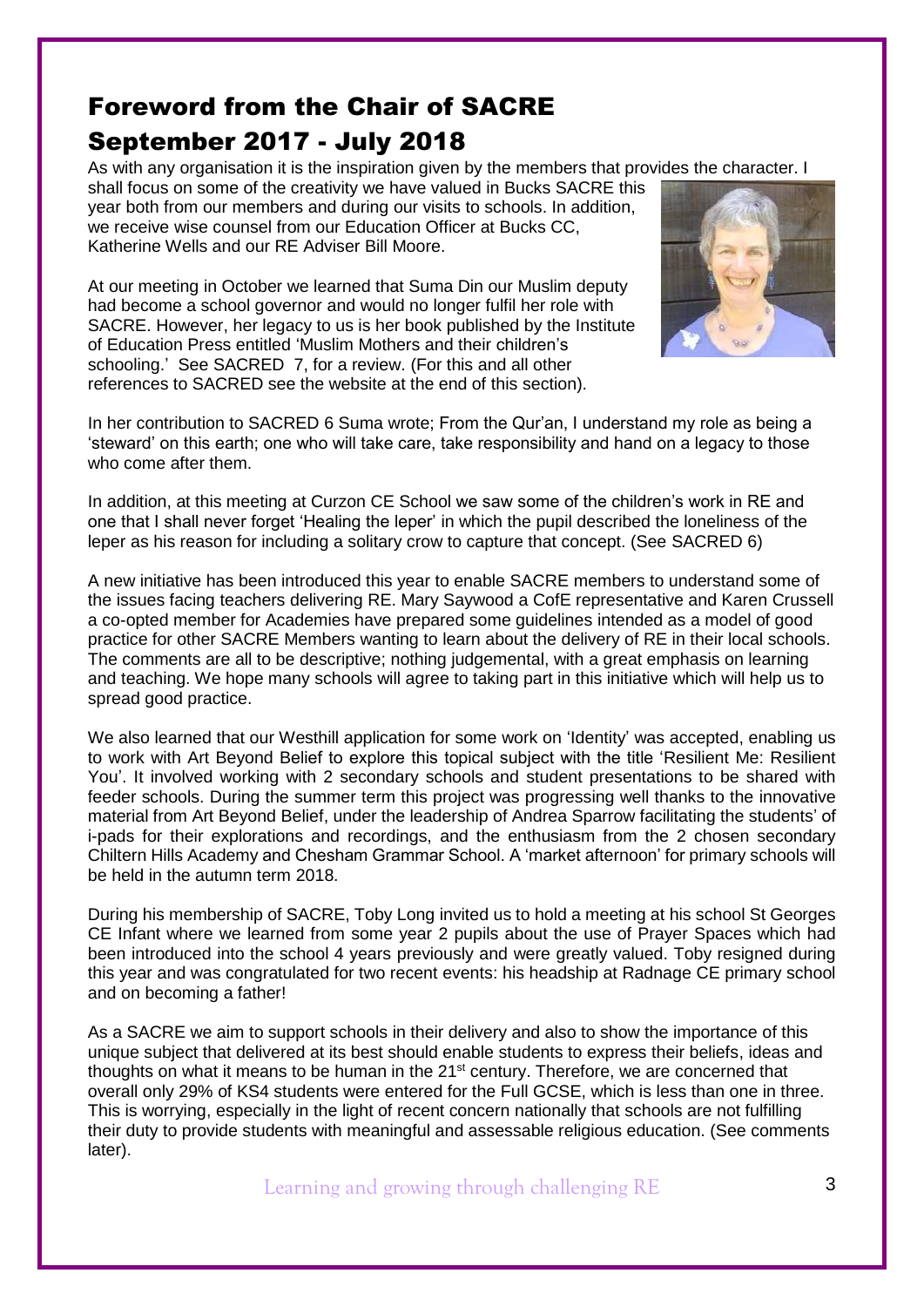To elaborate on this support: we discussed and agreed to the proposal of a competition for schools. (The last one we did was to design a logo for SACRE and that has been valued and widely used now for over 8 years). The suggested themes were to be: 'My Special Place' for primary schools and 'My Sacred Space' for secondary schools. Pupils were invited to enter images, art work. poetry or prose to express how a place or space helps them to feel closer to themselves, the world and/or God. The culmination of this competition would be a calendar for 2019.

I trust it will become evident when you examine the SACRE calendar for 2019 that pupils can have profound and challenging views on the world and the place of religion. This is available on our website: <https://schoolsweb.buckscc.gov.uk/curriculum-and-learning/sacre/>

Members of SACRE are all immensely proud of our informative news-letter distributed to schools twice a year with an illuminating topic in each issue. I have made reference to it on several occasions and I pay huge tribute to Ann Beaton who dedicates so much of her time and talents to publishing each issue. This year the topics have been Issue 7 Science and Religion and Issue 8 RE in the classroom with the leading article written by Lat Blaylock editor of the magazine RE Today. As we are fortunate enough to have members representing a variety Christian and other religious perspectives, a Humanist and members of the world religions, we are able to include a range of beliefs and understanding on each topic. I thank all those members who have contributed with their knowledge, personal thoughts and reflections. In addition, Margaret Dean is our special needs expert and she contributes from her fund of wisdom, experience and a gentle humour. This is a sample:

#### The Ten Commandments RAP

Make the Lord your number one-got no others-no sir, none Don't make gods of wood or stone-God is Lord and Lord alone Do not take God's name in vain-God has made this very plain Got to get your Sunday rest-God is the one who knows best

Humour then your Mum and Dad-do some good and don't be bad Number 6 says do not kill-life is precious, that's God's will If you marry just be true-it will be the best for you The next one says do not steal-if it was you-how would you feel? Speak the truth and tell no lies-big ones, small ones any size Do not wish or want a lot-be content with what you've got.



If you invite raps from pupils in your schools, I am certain our editor of SACRED would welcome them in the next publication.

I hope you will find this report of interest and I thank everyone who has made it possible.

Vakine Merariane

Val McFarlane, Chair of Buckinghamshire SACRE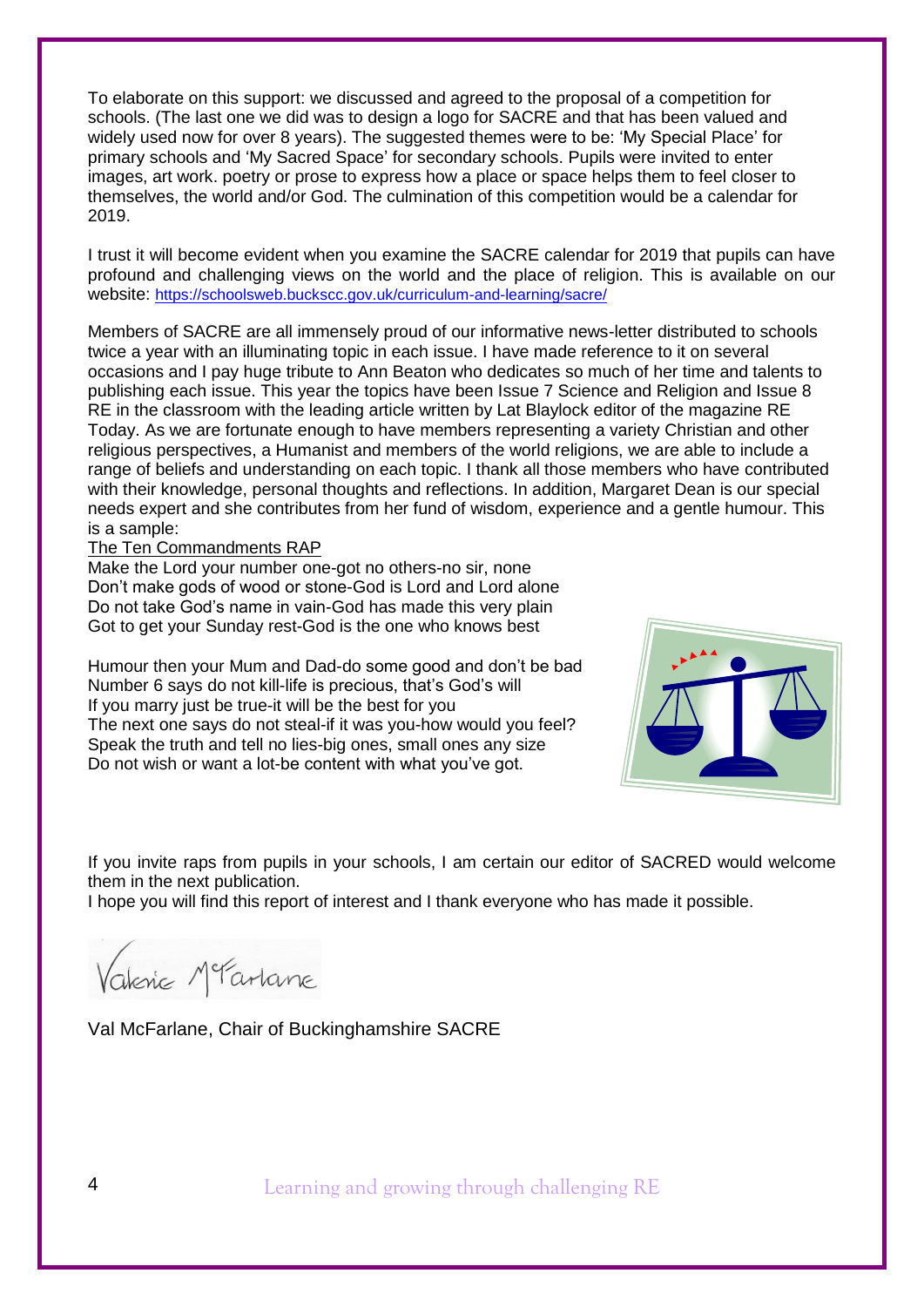### 1. Standards and quality of provision of RE

### **KS4 GCSE Examination RS in Buckinghamshire (See Appendix 1)**

This was the first year of the new 9-1 GCSE and so exact comparison with previous years is not possible. However, when compared with schools nationally, schools in Buckinghamshire performed better in all categories except the non-selective schools in grades 9-7, where we were 6% below the national figure. Given that the prior attainment in non-selective schools is by definition lower, this still represents good achievement. SACRE congratulates all involved, particularly the students who put in such hard work.

There has been a significant drop of 11% in entries for 2018, most especially in our Grammar Schools. Overall only 29% of KS4 students were entered for the Full GCSE, which is less than one in three. This is worrying, especially in the light of recent concern nationally that schools are not fulfilling their duty to provide students with meaningful and assessable religious education. SACRE appreciates that just because students are not entered for the full GCSE does not necessarily mean that they are not fulfilling this statutory duty, either according to the locally agreed syllabus or in the case of Academies and Free Schools their funding agreement. However, SACRE is concerned that the subject is being sidelined in a number of schools. Referring back to our statement in the last Annual Report 2016-17:

SACRE believes that, in the current climate of examination success and valuing accredited courses, best practice is to provide a GCSE for all, even if not all are entered. If this is not possible because of other pressures such as the Ebacc, then the provision of a coherent and challenging KS4 non-examination course based on the Challenging RE Agreed Syllabus is most appropriate. The agreed syllabus gives expectations and curriculum guidance on this, from which to plan meaningful, relevant and important learning. SACRE is concerned that RE may not be provided for a significant number of students at KS4.

*It has never been more important that our children and young people have an accurate knowledge and critical understanding of religion and belief and are able to empathize with the deep and rich traditions, whilst also having the skill and discernment to reflect critically for themselves on the questions, experiences and challenges that life throws at us. RE is a subject that contributes significantly to pupils' understanding of life in modern Britain and provides the best opportunity for them to make sense of their own as well as others' responses to the big questions that life throws at us; to explore meaning, purpose and value in a complex world.*

SACRE will work with the LA to see how best to support schools in providing quality RE for all.

**A and AS level** entries are broadly in line with the previous year, though with more Secondary Modern students being entered and fewer Grammar School entries. This was the first year of the new A Levels and teachers and students clearly stepped up to the mark to maintain the higher than national attainment. Grammar School students did particularly well in the highest grades, with Secondary Modern students catching up with the mid- and lower-grades.

SACRE members thoroughly enjoy visiting schools for our meetings, where they have face-to-face discussions with teachers and often pupils. This helps us to keep in touch with what our work is really all about. Whilst we do what we can to support schools and help pupils, it is you, the teachers, who really make RE what it is: for that we are heartily grateful. **We are keen to hear your views and find out what is happening in schools, so please do contact us through Bill Moore [\(bjvmoore@aol.com](mailto:bjvmoore@aol.com) 07749211997) whether to share your views, your practice, to tell us what you are doing, or to invite us in to see and meet you through one of our meetings.**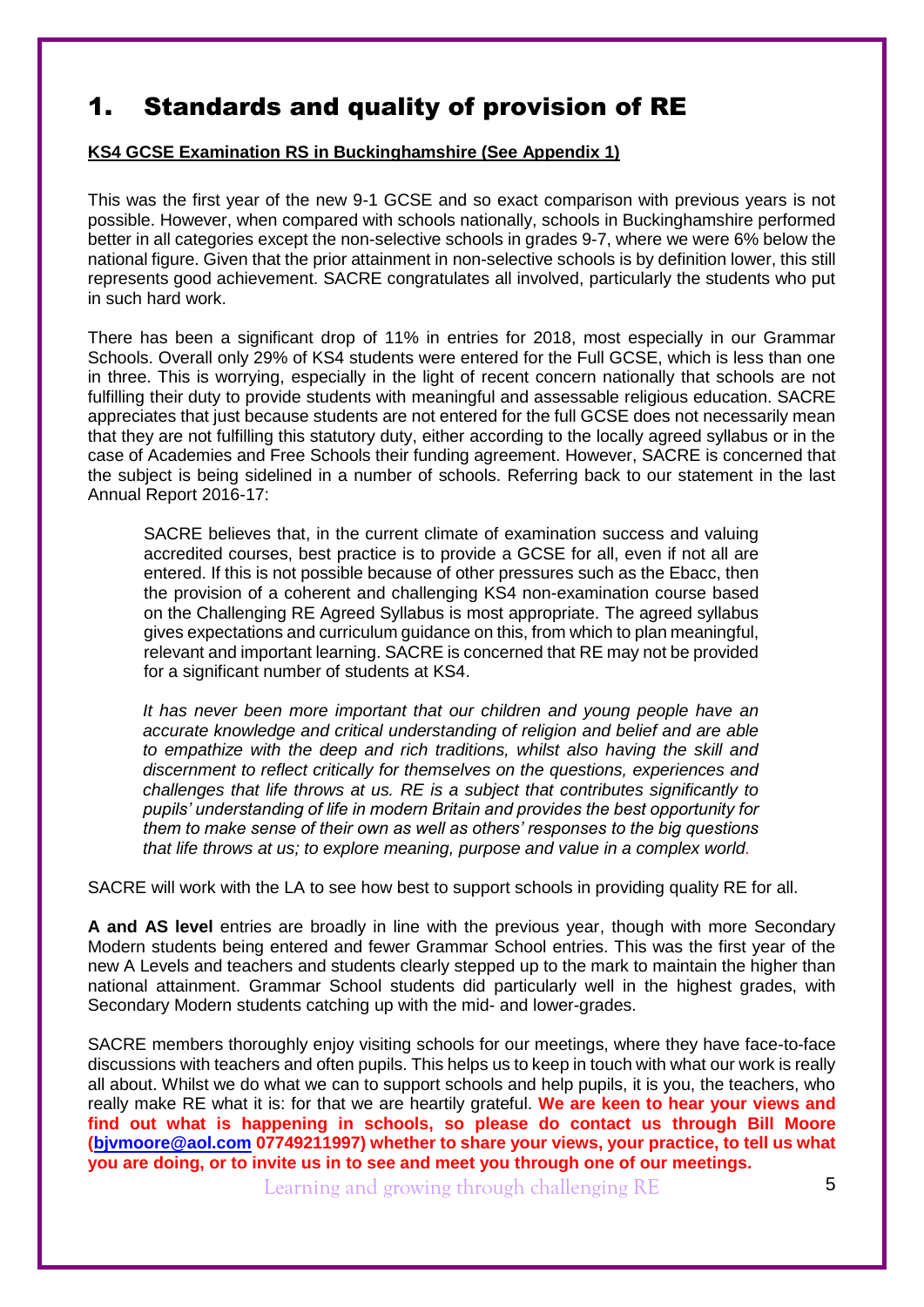# **Examination Data summary 2017 (with 3-year trend)**

|                                                                   |         |                                             |                                                              | <b>GCSE Full Course</b> |            |             |  |  |
|-------------------------------------------------------------------|---------|---------------------------------------------|--------------------------------------------------------------|-------------------------|------------|-------------|--|--|
| <b>GCSE Full Course</b>                                           |         | Number of<br>pupils at<br>the end of<br>KS4 | $\frac{0}{0}$<br><b>Entries</b><br>(out of<br>KS4<br>pupils) | $%9-7$                  | $%9-5$     | $%9-1$      |  |  |
| 2018                                                              | England |                                             |                                                              | 30%                     | 60%        | 98%         |  |  |
| Buckinghamshire Maintained and Academy Schools (incl. Special)    |         | 5635                                        | 29%                                                          | 39%                     | 75%        | 99%         |  |  |
| Buckinghamshire Upper Schools                                     |         | 3335                                        | 29%                                                          | 24%                     | 64%        | 99%         |  |  |
| Buckinghamshire Grammar Schools                                   |         | 2217                                        | 29%                                                          | 61%                     | 91%        | 100%        |  |  |
| Previous $A^*$ -G grades. NB new Grade $4 = border$ -line C Grade |         |                                             |                                                              | $\frac{6}{6}A^* - A$    | $\% A*$ -C | $\% A* - G$ |  |  |
| 2017                                                              | England |                                             |                                                              | 30                      | 72         | 98          |  |  |
| Buckinghamshire Maintained and Academy Schools (incl. Special)    |         | 5554                                        | 40%                                                          | 43                      | 82         | 98          |  |  |
| Buckinghamshire Upper Schools                                     |         | 3297                                        | 37%                                                          | 22                      | 68         | 97          |  |  |
| Buckinghamshire Grammar Schools                                   |         | 2172                                        | 47%                                                          | 68                      | 98         | 100         |  |  |
| 2016                                                              | England |                                             |                                                              | 29.8                    | 71.6       | 97.8        |  |  |
| Buckinghamshire Maintained and Academy Schools (incl. Special)    |         | 5599                                        | 31%                                                          | 38.0                    | 79.6       | 99.1        |  |  |
| Buckinghamshire Upper Schools                                     |         | 3295                                        | 32%                                                          | 20.7                    | 68.0       | 98.5        |  |  |
| Buckinghamshire Grammar Schools                                   |         | 2177                                        | 32%                                                          | 64.0                    | 97.1       | 100.0       |  |  |

|                                                                |         |                                             |                                                              | <b>A LEVEL</b> |            |           |  |  |
|----------------------------------------------------------------|---------|---------------------------------------------|--------------------------------------------------------------|----------------|------------|-----------|--|--|
| A and AS Levels                                                |         | Number of<br>pupils at<br>the end of<br>KS5 | $\frac{0}{0}$<br><b>Entries</b><br>(out of<br>KS5<br>pupils) | $\% A^*A$      | $\% A*$ -C | $\%$ A*-E |  |  |
| 2018                                                           | England |                                             |                                                              | 23%            | 70%        | 98%       |  |  |
| Buckinghamshire Maintained and Academy Schools                 |         | 3662                                        | 6%                                                           | 29%            | 78%        | 99%       |  |  |
| Buckinghamshire Upper Schools                                  |         | 1345                                        | 6%                                                           | 6%             | 58%        | 97%       |  |  |
| Buckinghamshire Grammar Schools                                |         | 2317                                        | 5%                                                           | 46%            | 93%        | 100%      |  |  |
| 2017                                                           | England |                                             |                                                              | 24.3           | 80.9       | 98.7      |  |  |
| Buckinghamshire Maintained and Academy Schools                 |         | 4034                                        | 6.2                                                          | 32.4           | 90.0       | 100.0     |  |  |
| Buckinghamshire Upper Schools                                  |         | 1560                                        | 4.1                                                          | 12.5           | 75.0       | 100.0     |  |  |
| Buckinghamshire Grammar Schools                                |         | 2474                                        | 7.5                                                          | 39.2           | 95.2       | 100.0     |  |  |
| 2016                                                           | England |                                             |                                                              | 24.3           | 80.4       | 98.9      |  |  |
| Buckinghamshire Maintained and Academy Schools (incl. Special) |         | 4109                                        | 6.3                                                          | 30.7           | 84.4       | 99.2      |  |  |
| Buckinghamshire Upper Schools                                  |         | 1665                                        | 5.5                                                          | 5.4            | 70.7       | 97.8      |  |  |
| Buckinghamshire Grammar Schools                                |         | 2444                                        | 6.8                                                          | 44.8           | 92.1       | 100.0     |  |  |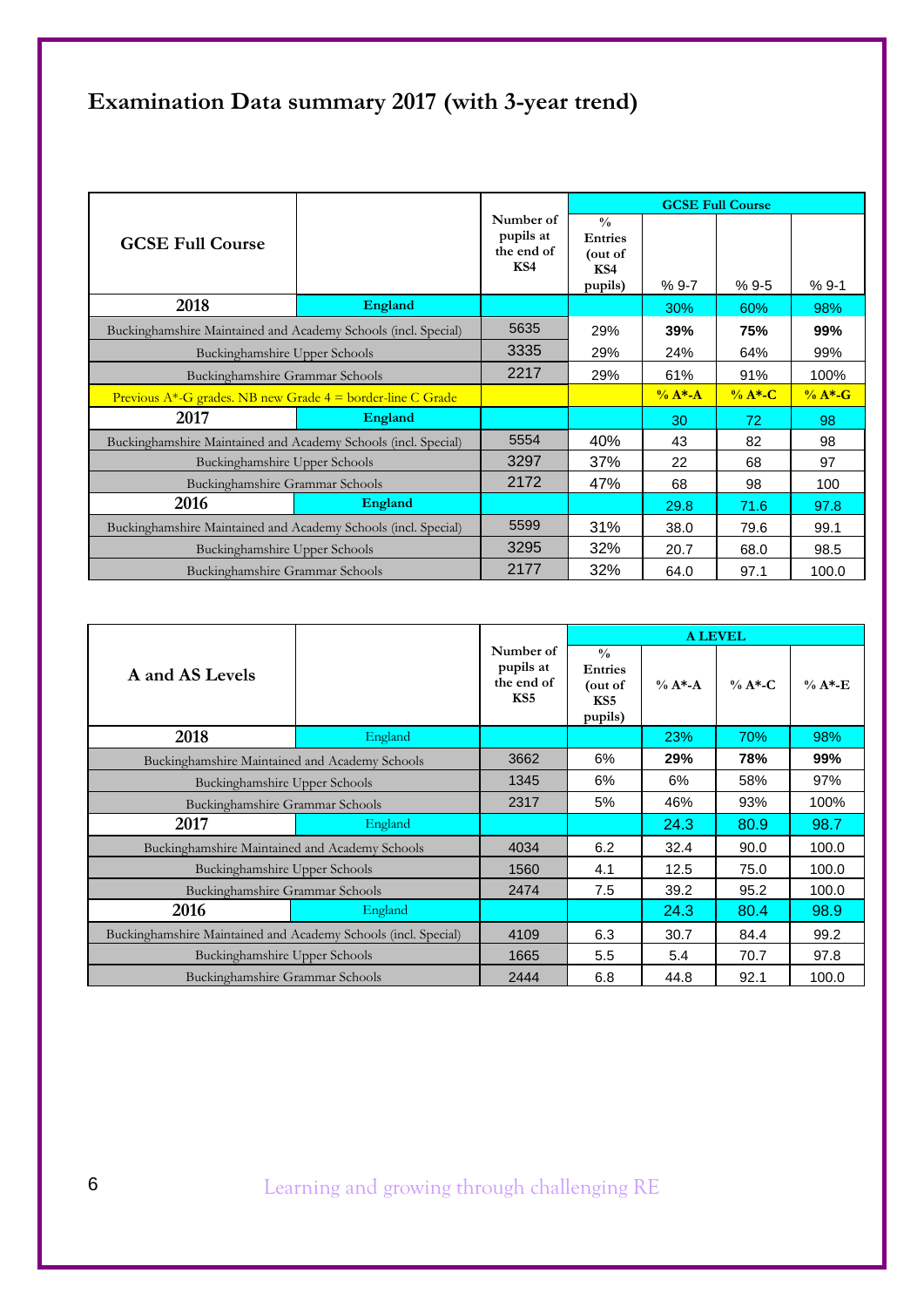# 2. Managing the SACRE and Partnership with the LA and Other Key Stakeholders

### 2.1 Holding meetings

SACRE held three meetings and a development day during the academic year 2017-18.

#### **Monday 16th October 2017 at Curzon CE School**

Our first meeting of the academic year was in Curzon CE School in Penn Street, near High Wycombe. We welcomed our new Clerk, Sharon Evans and wished Allison Holley, our longserving and highly valued former Clerk all the best in her new job.

It was most pleasing to be told, in the presentation by Headteacher and RE co-ordinator, that the SACRE INSET to places of worship in Slough in 2015 inspired the previous subject leader to develop the RE provision in the school. With support from the Diocese of Oxford and a visit from a consultant serving on our SACRE, an INSET from the adviser to SACRE and using the agreed syllabus more effectively, RE in the school has flourished. In 2017 the school was awarded a Silver Award RE Quality Mark and this was one of their most treasured achievements of the year.

One particularly exciting and innovative aspect of the school's provision was the personal pilgrimage organised with the local church around the village where children reflected on their life-journey so far and linked this with the concept of pilgrimage. SACRE members were struck by the way the school was taking RE so seriously, as a very high priority, and also so creatively, encouraging critical thinking and planning a lesson of reflection at the end of each unit. Evidence of the quality of provision and of learning was presented in examples of children's work and books.

As we were having a presentation from one of the commissioners in the second half of the meeting, the headteacher said she would really have liked to have stayed, but unfortunately the arrival of Ofsted the following morning drew her away to attend to other duties! How many schools would still provide such a presentation with that looming over them?! We were amazed!

As the two-year cycle was completed, we elected the Chair for the next two years. Val McFarlane agreed to serve again, but stated that this would be her last tenure, which whilst fully understandable, was sad news for members. Margaret Dean agreed to act as Vice Chair. Thanks to them both.

The business agenda included a review of the constitution in the light of changes in the education landscape, and it was suggested we revise in particular Group C, the teacher representation, to reflect the wider range of school settings. This was discussed and Bill Moore tasked with devising a draft new constitution to be discussed at the next meeting.

For the second half of the meeting we were delighted and honoured to welcome Joyce Miller from the Commission on RE to feedback on the interim report. Much discussion ensued, especially around the name and nature of the subject. It was agreed that the latter was more important and that there are some aspects of RE that need to be preserved, especially its contentious nature and the importance of enquiry and reflection. We recognised that it would be nigh on impossible to get full agreement nationally – and indeed reflected this in our discussions around the table – and expressed our thanks and admiration to Joyce individually and the Commission generally for the work they were doing.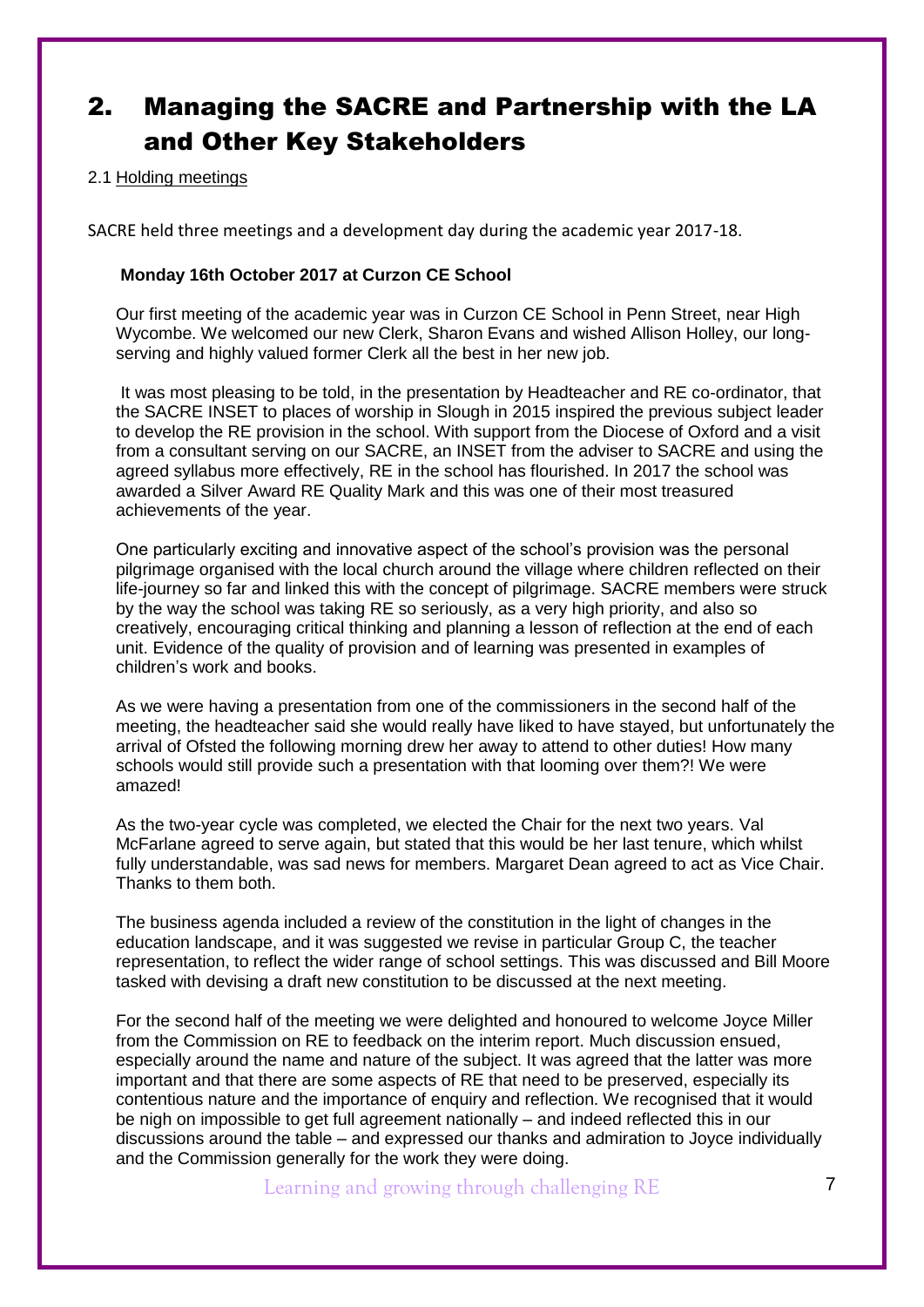### **Tuesday, 6th February 2018 at Chiltern Hills Academy**

For our second meeting we visited the Chiltern Hills Academy in Chesham, sponsored by the Oxford Diocese and Buckinghamshire County Council.

The presentation was given by the Head of RE, Hannah Rayner, ably supported by two GCSE students. Hannah explained the RE curriculum and how they used the agreed syllabus. The students explained that RE is the study of what really matters to people and the world. Through studying RE, they learnt about what other people believe and how they live, as well as developing their own beliefs and self-awareness. Above all they enjoy the opportunity that the subject provides to ask the deeper questions that get them then to think more deeply about meaning, purpose and value and how these affect the way we live and act. Hannah also pointed out some of the challenges of leading RE in a secondary school. Time, or lack of it, is a huge issue, as there is so much to cover. Also, misconceptions about the subject and the effect these can have on attitudes of parents and students. Recruitment is challenging in RE. We need teachers who are both knowledgeable and who can inspire and engage the students. The school is aiming to gain RE Quality Mark and use trips and visitors to raise the profile of the subject.

SACRE members felt that her presentation and discussion helped them appreciate the needs of teachers and to plan how we can support schools more effectively.

Business attended to included: the constitution, which needed minor further amendments; the next edition of the newsletter SACRED; an update on the INSET day on 6<sup>th</sup> March; the school visits initiative; the Westhill Project, 'Resilient me, Resilient you'; and the issue of noncompliance. All of these will be mentioned further in this report.

#### **Tuesday, 17th July 2018 at Haddenham Baptist Church**



We were given a fascinating tour of the Church by Bill Johnson. He explained the history and the significant features and how these reflect the beliefs of the congregation. The Baptist Churches are independent, with no hierarchical authority. As part of the world-wide Christian church, Baptists form one of the largest families of faith. For Baptists the concept of a family is important. The church is not so much a particular place or building, but rather a family of believers, committed to Christ, to one another and to the service of God in the world. Each church community is led by a minister or ministers, supported by elected Elders.

Everyone is of equal value with different roles. The churches are run democratically, with the congregation having a genuine voice in decision-making. The range of belief within the Baptist Church can vary significantly, but guided by the three core principles:

- **1. That our Lord and Saviour Jesus Christ, God manifest in the flesh, is the sole and absolute authority in all matters pertaining to faith and practice, as revealed in the Holy Scriptures, and that each Church has liberty, under the guidance of the Holy Spirit, to interpret and administer His laws.**
- **2. That Christian Baptism is the immersion in water into the Name of the Father, the Son, and the Holy Spirit, of those who have professed repentance towards God and faith in our Lord Jesus Christ who 'died for our sins according to the Scriptures; was buried, and rose again the third day'.**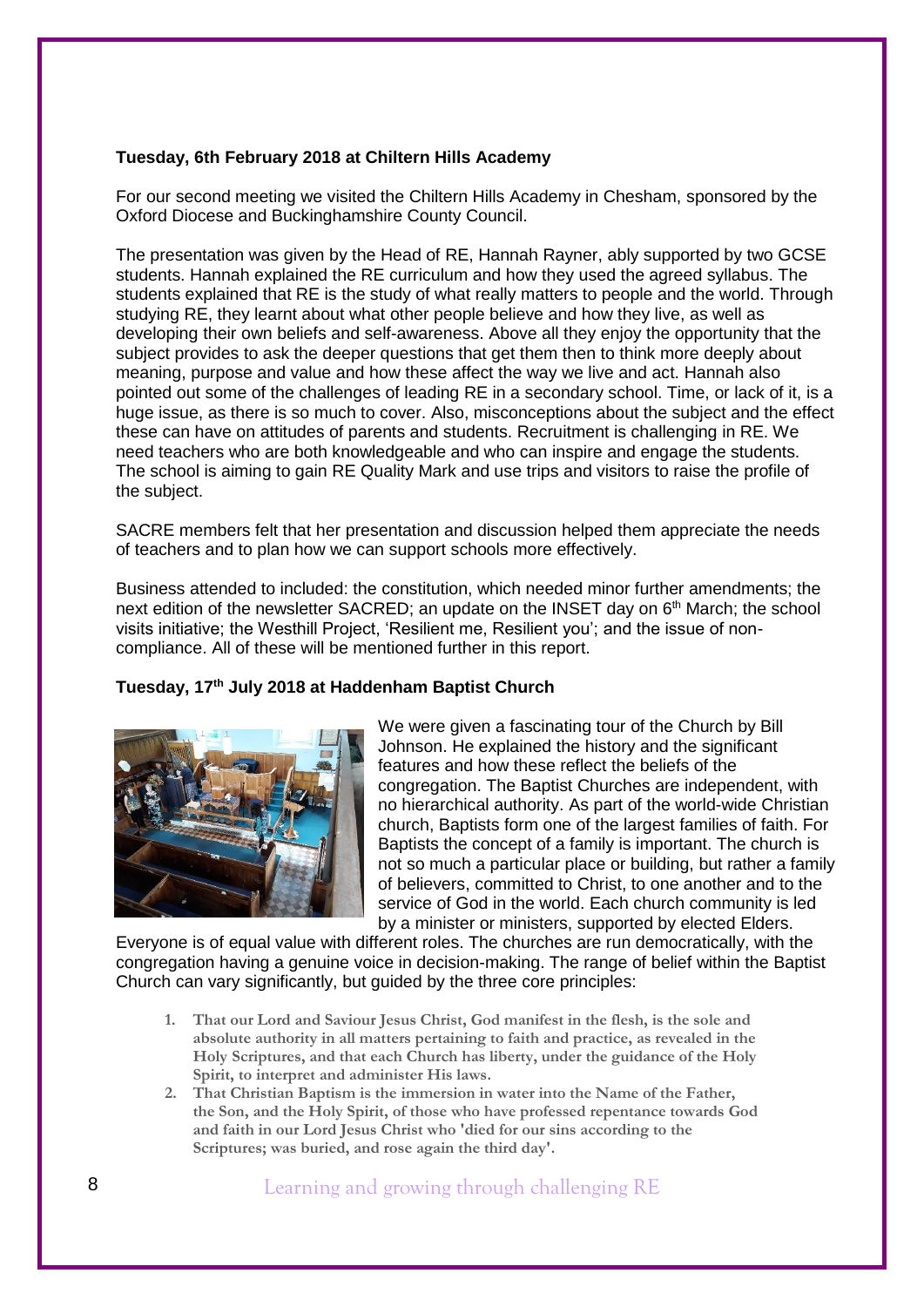**3. That it is the duty of every disciple to bear personal witness to the Gospel of Jesus Christ, and to take part in the evangelisation of the world.**

The business meeting focused on how best to move SACRED on to support schools and to ensure every member could contribute in a timely manner, as well as updates on other matters.

### **Buckinghamshire SACRE Development Day Tuesday 05 June 2018: 9.30-3.30 at Green Park Conference Centre**

At the Development Day, members shared their perspectives on their specific representative group and how to support the work of SACRE and schools. We had a particularly helpful update on the SACRE school visits and a new competition for schools.

# 3. Effectiveness of the Agreed Syllabus

The visits INSET day on  $6<sup>th</sup>$  March 2018 in Aylesbury linked aspects and key questions from the agreed syllabus to the place of worship being visited. The theme was 'How can I teach diversity in Christianity' and we visited four different Christian places of worship. The aims of the day were:





1. To improve our teaching of diversity and denominations in Christianity.

2. To learn about the different beliefs and practices of some denominations and how worship expresses these beliefs and the features of the churches enhance and enable the worship.

3. To learn about and reflect on the significance of different styles of worship.

4. To consider how this can be used in and beyond the classroom using the Bucks Agreed Syllabus, Challenging RE

A group of about 14 teachers joined us on the tour of the Baptist Church, The Quaker Meeting House, St Mary's and an Evangelical Church. We learnt about the diversity in Christianity by exploring:

- The core beliefs of each denomination in relation to *God, Jesus and humanity*;
- The *style of worship* of the denomination and how this *reflects beliefs*
- How the building *reflects and expresses* the beliefs and practices
- How the church supports and enables *deeper worship* for the congregation
- How the Church *serves the community*

We experienced something of and learnt much about the contrasts between the elaborate liturgy of the Anglican Parish Church, the extempore, non-liturgical freedom of the Baptist and Evangelical Churches to the stillness of Quaker worship. However, what also was clear is what

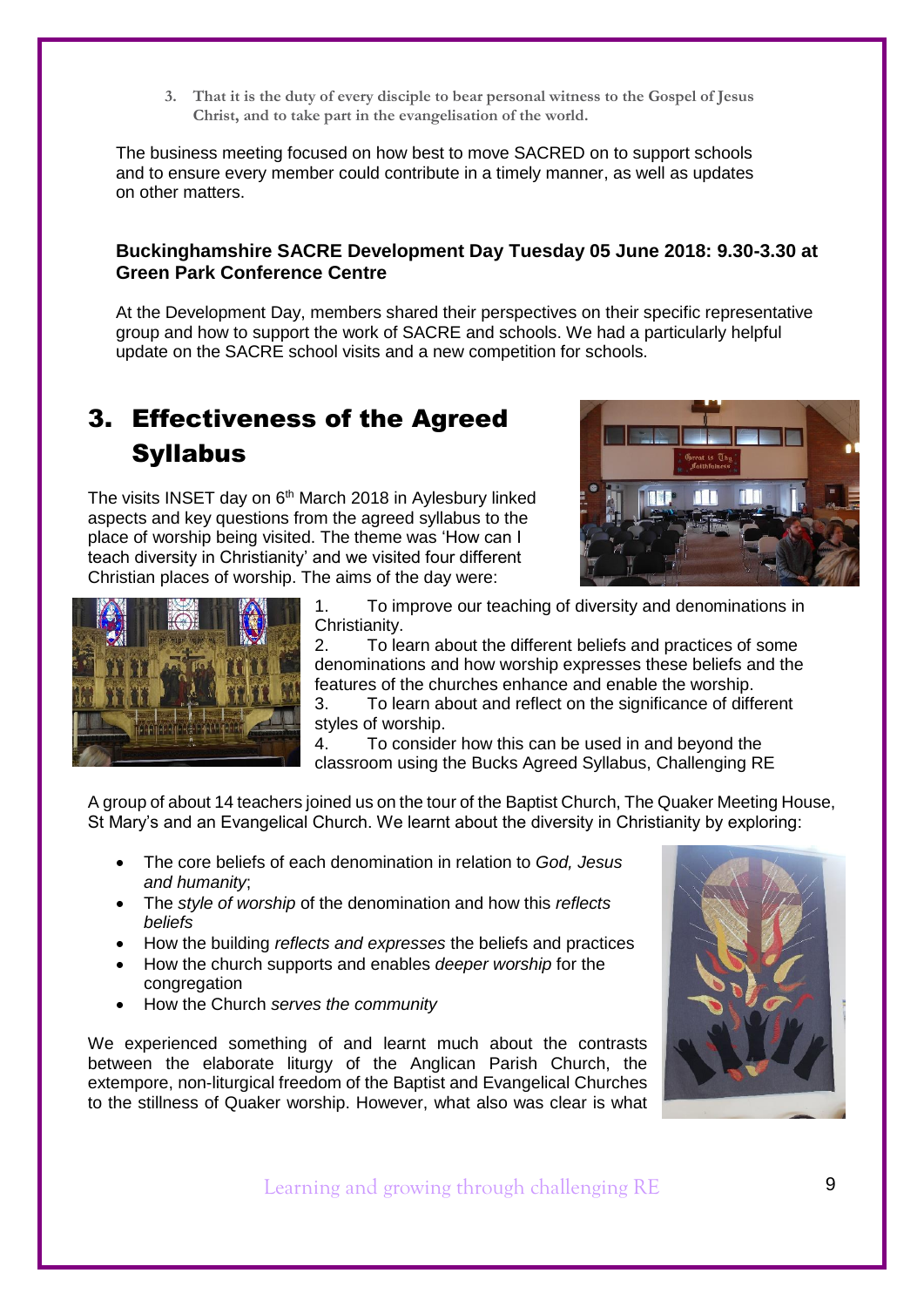

these Christian communities share in common, which is serving God and the community. All denominations agreed that what happens on a Sunday is really a kind of re-energising and refocusing for the worshipping community. What is most important, however, is what people do between Sundays, living a Christian life in the local community, helping those in need and working together with others to create a real sense of living together and celebrating difference across all religions and beliefs.

## 4. Collective worship

The guidance for collective worship and other advice is now on our [website page.](https://schoolsweb.buckscc.gov.uk/sacre/)

### **Determinations**

No determinations were sought in 2016-17. Please address any requests for a determination to [bjvmoore@aol.com](mailto:bjvmoore@aol.com)

# 5. SACRE and School Improvement

### **5.1 SACRED**

SACRED, our biannual newsletter, is a key aspect of the support we provide to teachers and schools, and we hope that it gets through to subject leaders. It is also available on the SACRE website [here.](https://schoolsweb.buckscc.gov.uk/curriculum-and-learning/sacre/sacre-newsletters/) This year we have been looking carefully at how we can improve the relevance and support that SACRED can provide to schools. We have agreed that the purpose of SACRED is three-fold:

1.To be a source of information and guidance for teachers

2.To provide personal, internal perspectives as well as the general tradition/interpretation

3.To challenge thinking and appreciate difference/diversity within and between religion and belief



The purpose is an important matter as it is more than a Newsletter, it is a resource that provides information and supports schools in providing better RE. We are ensuring that future editions are increasingly linked to aspects of the Agreed Syllabus, and the two next planned editions have focused on Sacred texts and attitudes to the environment.

### **5.2 INSET Day**

Having run our fourth annual visits INSET day on March 6<sup>th</sup>, we plan to run another in Chesham in March 2019. These days are valuable to teachers who have attended them because they provide a direct link with and experience of faith communities. So far, we have visited Slough, High Wycombe, Milton Keynes and Aylesbury. It is important that schools work with their communities and those nearby to enrich pupils' learning of living faith and belief in Bucks and its borders. These visits bring religion to life and help pupils to appreciate that, as well as difference, there is also a commonality between people from different communities.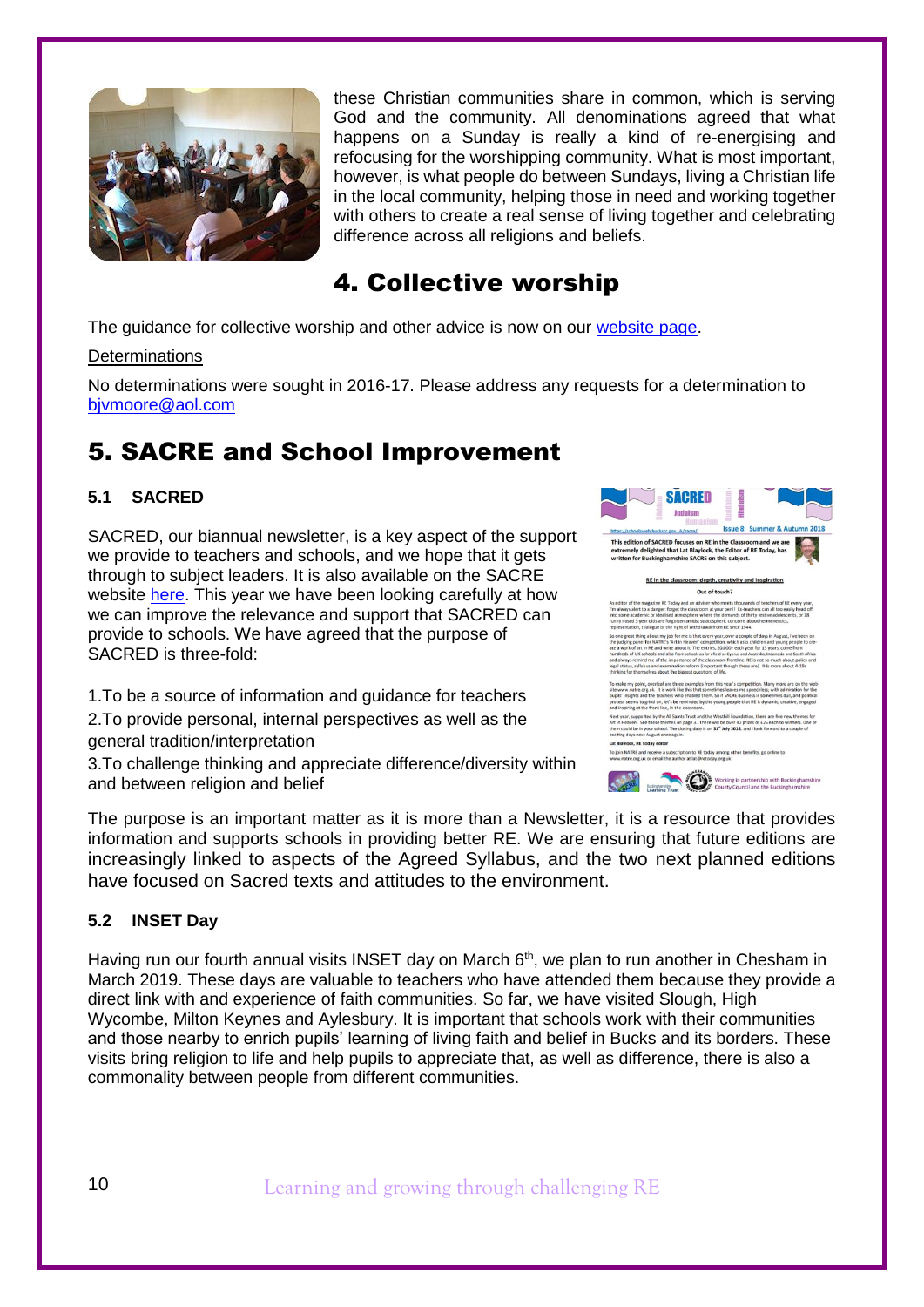### **5.3 SACRE visits to schools.**

Over the course of this year, two members of SACRE has developed an initiative that sees members of SACRE visit schools to observe and find out about their RE. This is a supportive and affirming visit, and it also enable SACRE to find out how SACRE can support good RE, as well as proving us with links to schools and knowledge of the good practice and development needs in local schools, whether maintained or Academy. The feedback we have received from schools has been positive and we will be developing this further in 2018-19.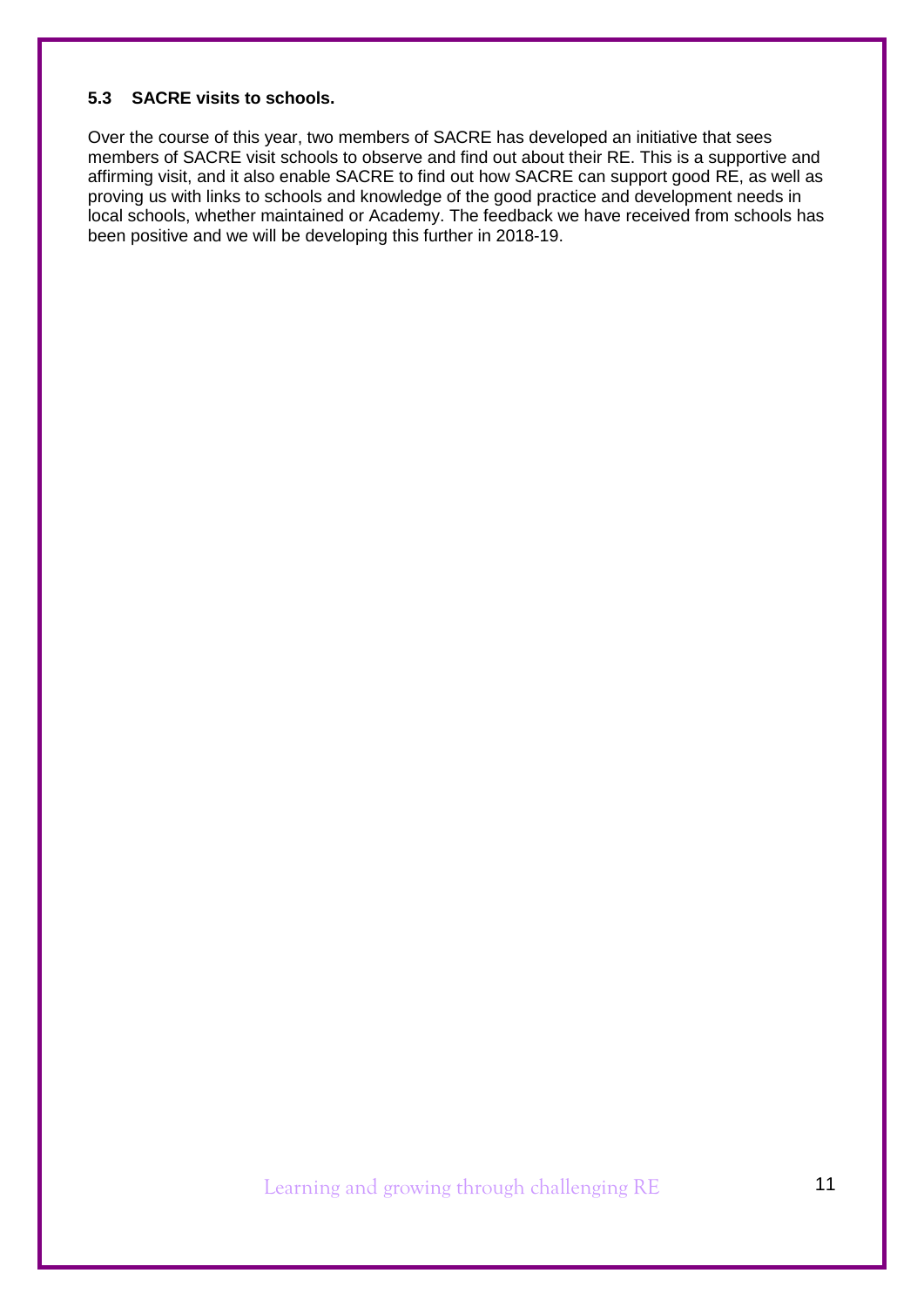### Appendix 1 Examination data

### **KS4 2018 GCSE Full Course Religious Studies Results - Buckinghamshire**

Source - DfE Performance Tables Data (note: GCSE Short courses no longer included in SPT data) NE = No entries, SUPP = less than 6 pupils

|            |                                 |                              |                                                       |                                                    | <b>GCSE Full Course</b> |           |           |  |  |
|------------|---------------------------------|------------------------------|-------------------------------------------------------|----------------------------------------------------|-------------------------|-----------|-----------|--|--|
| <b>URN</b> | <b>School Name</b>              | <b>School</b><br><b>Type</b> | <b>Number</b><br>of pupils<br>at the<br>end of<br>KS4 | % KS4 pupils<br>entered for<br><b>Full GCSE RS</b> | $%9 - 7$                | $%9 - 5$  |           |  |  |
| 137934     | <b>Alfriston School</b>         | <b>ACCS</b>                  | 24                                                    | <b>NE</b>                                          | <b>NE</b>               | <b>NE</b> | <b>NE</b> |  |  |
| 137343     | <b>Amersham School</b>          | <b>ACC</b>                   | 129                                                   | <b>NE</b>                                          | <b>NE</b>               | <b>NE</b> | <b>NE</b> |  |  |
| 136884     | Aylesbury Grammar School        | <b>ACC</b>                   | 186                                                   | 6%                                                 | 67%                     | 100%      | 100%      |  |  |
| 136846     | Aylesbury High School           | <b>ACC</b>                   | 187                                                   | 14%                                                | 81%                     | 100%      | 100%      |  |  |
| 140893     | Beaconsfield High School        | <b>ACC</b>                   | 148                                                   | 15%                                                | 95%                     | 100%      | 100%      |  |  |
| 140678     | Bourne End Academy              | AC                           | 98                                                    | 8%                                                 | 25%                     | 63%       | 88%       |  |  |
| 110484     | <b>Buckingham School</b>        | CY                           | 156                                                   | 4%                                                 | 57%                     | 71%       | 100%      |  |  |
| 139434     | <b>Buckinghamshire UTC</b>      | <b>FUTC</b>                  | 38                                                    | <b>NE</b>                                          | <b>NE</b>               | <b>NE</b> | <b>NE</b> |  |  |
| 137564     | Burnham Grammar School          | <b>ACC</b>                   | 156                                                   | 99%                                                | 52%                     | 95%       | 100%      |  |  |
| 137091     | Chesham Grammar School          | ACC                          | 155                                                   | 8%                                                 | 77%                     | 100%      | 100%      |  |  |
| 137280     | <b>Chiltern Hills Academy</b>   | <b>AC</b>                    | 125                                                   | <b>NE</b>                                          | <b>NE</b>               | <b>NE</b> | <b>NE</b> |  |  |
| 142695     | <b>Chiltern Way Academy</b>     | <b>ACCS</b>                  | 21                                                    | <b>NE</b>                                          | <b>NE</b>               | <b>NE</b> | <b>NE</b> |  |  |
| 110500     | <b>Cressex Community School</b> | <b>FD</b>                    | 134                                                   | 100%                                               | 27%                     | 66%       | 100%      |  |  |
| 136419     | Dr Challoner's Grammar School   | <b>ACC</b>                   | 186                                                   | 33%                                                | 53%                     | 95%       | 100%      |  |  |
| 137219     | Dr Challoner's High School      | ACC                          | 155                                                   | 51%                                                | 99%                     | 100%      | 100%      |  |  |
| 110585     | <b>Furze Down School</b>        | <b>CYS</b>                   | 16                                                    | <b>NE</b>                                          | <b>NE</b>               | <b>NE</b> | <b>NE</b> |  |  |
| 136964     | <b>Great Marlow School</b>      | <b>ACC</b>                   | 202                                                   | 3%                                                 | 29%                     | 57%       | 100%      |  |  |
| 136858     | The Highcrest Academy           | <b>ACC</b>                   | 142                                                   | 37%                                                | 21%                     | 51%       | 100%      |  |  |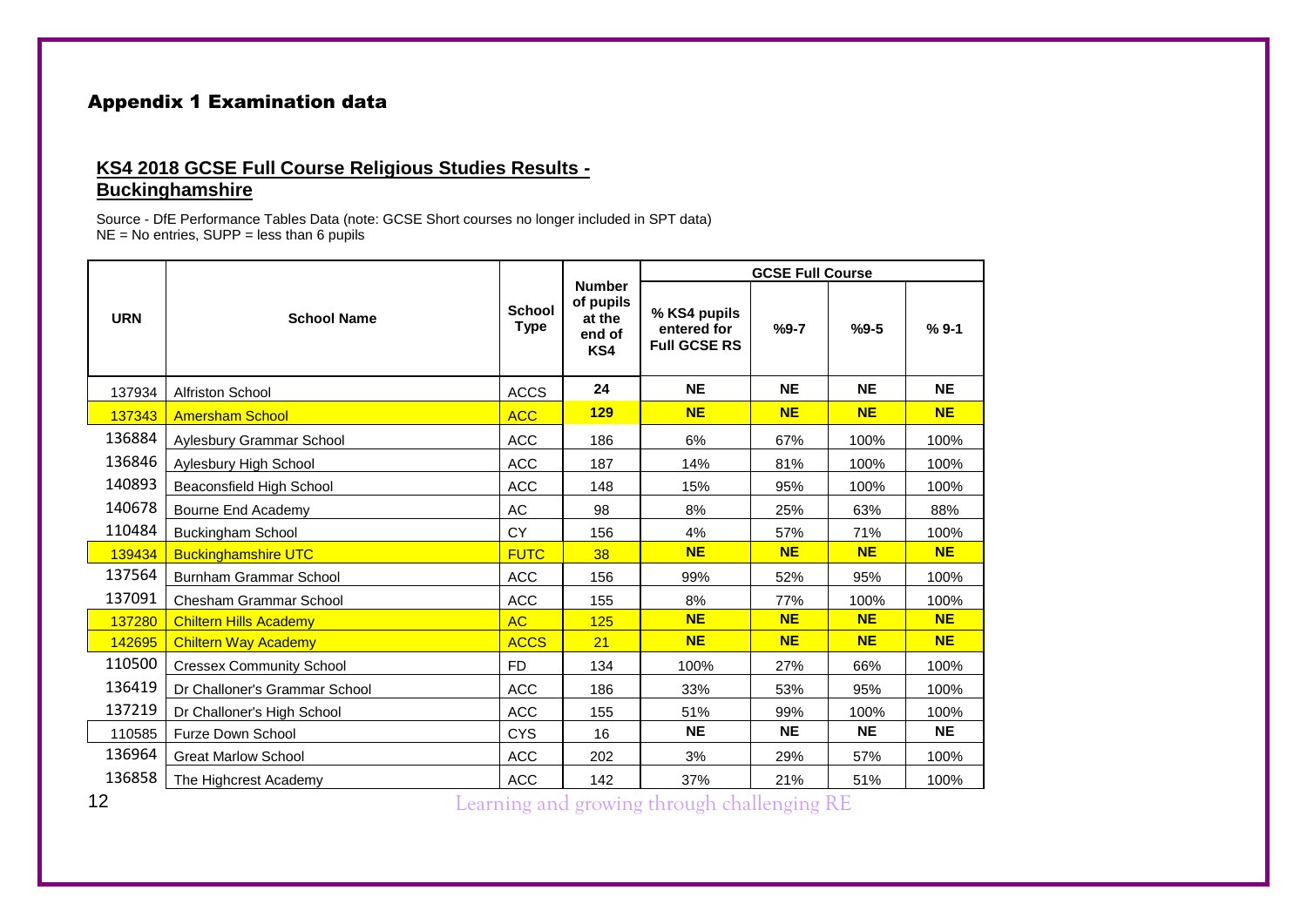| 138058 | Holmer Green Senior School                                     | <b>ACC</b> | 146  | 88%       | 22%       | 75%       | 99%       |
|--------|----------------------------------------------------------------|------------|------|-----------|-----------|-----------|-----------|
| 137261 | John Colet School                                              | <b>ACC</b> | 173  | 23%       | 35%       | 75%       | 100%      |
| 136771 | John Hampden Grammar School                                    | <b>ACC</b> | 153  | 32%       | 69%       | 94%       | 100%      |
| 139897 | Khalsa Secondary Academy                                       | F          | 66   | 98%       | 15%       | 45%       | 100%      |
| 137372 | <b>Princes Risborough</b>                                      | <b>ACC</b> | 158  | <b>NE</b> | <b>NE</b> | <b>NE</b> | <b>NE</b> |
| 137344 | Royal Latin School                                             | <b>ACC</b> | 174  | 96%       | 39%       | 75%       | 99%       |
| 136845 | Sir Henry Floyd Grammar School                                 | <b>ACC</b> | 190  | 9%        | 83%       | 100%      | 100%      |
| 139663 | <b>Sir Thomas Fremantle School</b>                             | F          | 79   | <b>NE</b> | <b>NE</b> | <b>NE</b> | <b>NE</b> |
| 136781 | <b>Sir William Borlase's Grammar School</b>                    | <b>ACC</b> | 140  | <b>NE</b> | <b>NE</b> | <b>NE</b> | <b>NE</b> |
| 137256 | Sir William Ramsay School                                      | <b>ACC</b> | 160  | 17%       | 26%       | 63%       | 93%       |
| 110516 | St Michael's Catholic School                                   | <b>VA</b>  | 107  | 97%       | 20%       | 59%       | 99%       |
| 110579 | Stony Dean School                                              | <b>CYS</b> | 22   | <b>NE</b> | <b>NE</b> | <b>NE</b> | <b>NE</b> |
| 135879 | The Aylesbury Vale Academy                                     | AC         | 137  | 32%       | 9%        | 39%       | 98%       |
| 139367 | The Beaconsfield School                                        | <b>ACC</b> | 146  | 8%        | 8%        | 58%       | 100%      |
| 137215 | The Chalfonts Community College                                | <b>ACC</b> | 241  | 11%       | 15%       | 81%       | 100%      |
| 110533 | The Cottesloe School                                           | <b>FD</b>  | 168  | 57%       | 25%       | 66%       | 97%       |
| 137864 | The E-Act Burnham Park Academy                                 | <b>AC</b>  | 106  | <b>NE</b> | <b>NE</b> | <b>NE</b> | <b>NE</b> |
| 110488 | The Grange School                                              | <b>FD</b>  | 218  | 11%       | 24%       | 48%       | 100%      |
| 110497 | The Mandeville School                                          | <b>CY</b>  | 124  | 17%       | 10%       | 43%       | 100%      |
| 110490 | The Misbourne School                                           | <b>CY</b>  | 139  | 22%       | 19%       | 58%       | 100%      |
| 136484 | The Royal Grammar School, High Wycombe                         | <b>ACC</b> | 198  | 6%        | 64%       | 91%       | 100%      |
| 137355 | Waddesdon Church of England School                             | <b>ACC</b> | 143  | 100%      | 34%       | 76%       | 99%       |
| 136723 | Wycombe High School                                            | <b>ACC</b> | 189  | 13%       | 71%       | 100%      | 100%      |
|        | Buckinghamshire Maintained and Academy Schools (incl. Special) |            | 5635 | 29%       | 39%       | 75%       | 99%       |
|        | <b>Buckinghamshire Non Selective Schools</b>                   |            | 3335 | 29%       | 24%       | 64%       | 99%       |
|        | <b>Buckinghamshire Selective Schools</b>                       |            | 2217 | 29%       | 61%       | 91%       | 100%      |
|        | National (All schools)                                         |            |      |           | 30%       | 60%       | 98%       |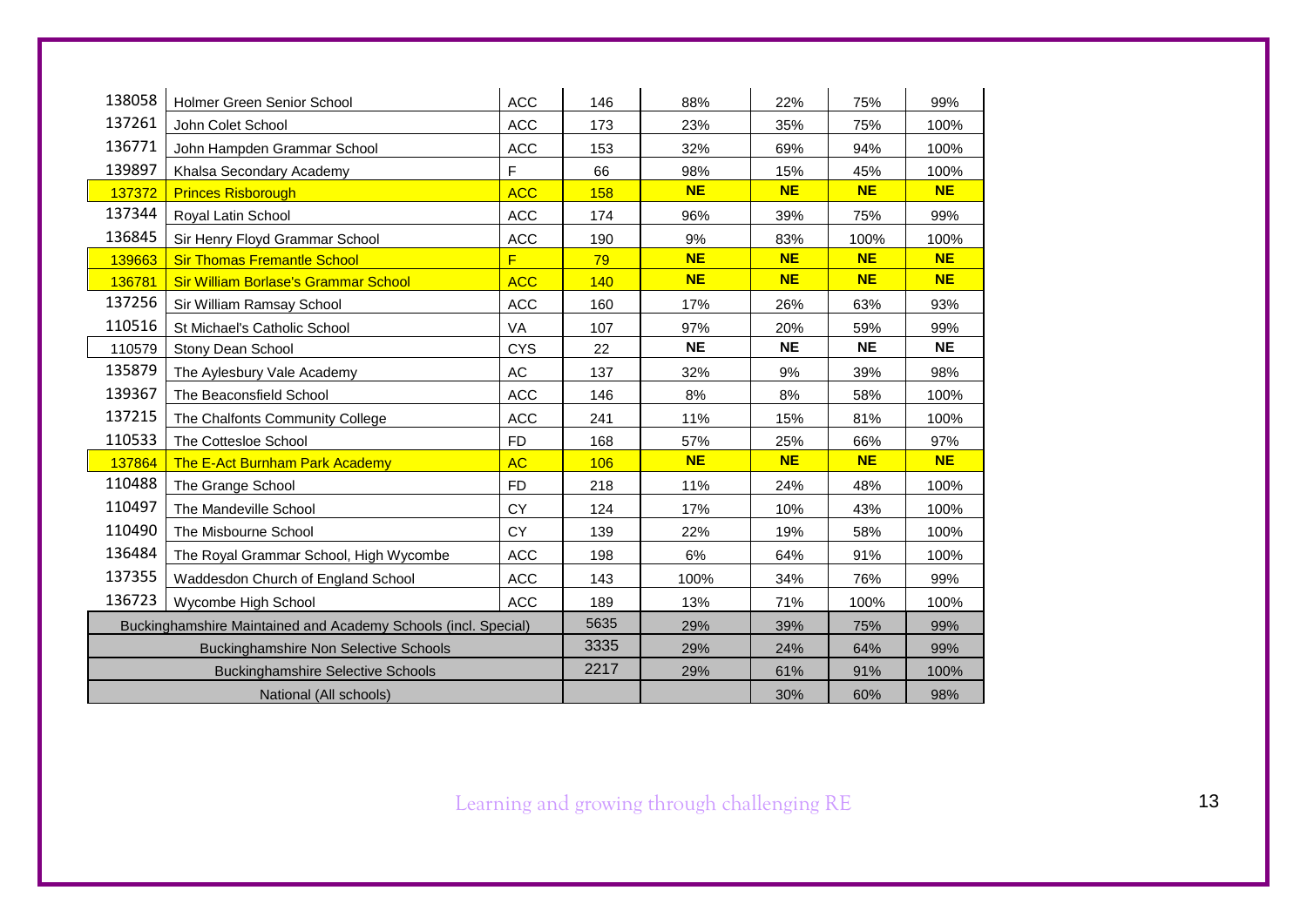### **KS5 2018 Religious Studies Results - Buckinghamshire**

Source - DfE Performance Tables Data  $NE = No$  entries,  $SUPP = less$  than 6 pupils

|            |                                      |                              | <b>Number</b>                             | <b>A LEVEL</b>      |           |           |           |
|------------|--------------------------------------|------------------------------|-------------------------------------------|---------------------|-----------|-----------|-----------|
| <b>URN</b> | <b>School Name</b>                   | <b>School</b><br><b>Type</b> | of<br>students<br>at the<br>end of<br>KS5 | %<br><b>Entries</b> | % A*-A    | % A*-C    | % A*-E    |
| 137343     | Amersham School                      | <b>ACC</b>                   | 102                                       | <b>NE</b>           | <b>NE</b> | <b>NE</b> | <b>NE</b> |
| 136884     | Aylesbury Grammar School             | <b>ACC</b>                   | 194                                       | <b>NE</b>           | <b>NE</b> | <b>NE</b> | <b>NE</b> |
| 136846     | Aylesbury High School                | <b>ACC</b>                   | 193                                       | 4%                  | 29%       | 100%      | 100%      |
| 140893     | Beaconsfield High School             | <b>ACC</b>                   | 130                                       | 19%                 | 48%       | 92%       | 100%      |
| 140678     | Bourne End Academy                   | AC                           | 28                                        | <b>NE</b>           | <b>NE</b> | <b>NE</b> | <b>NE</b> |
| 110484     | <b>Buckingham School</b>             | <b>CY</b>                    | 62                                        | <b>NE</b>           | <b>NE</b> | <b>NE</b> | <b>NE</b> |
| 139434     | <b>Buckinghamshire UTC</b>           | <b>FUTC</b>                  | 33                                        | <b>NE</b>           | <b>NE</b> | <b>NE</b> | NE        |
| 137564     | Burnham Grammar School               | <b>ACC</b>                   | 144                                       | 6%                  | 11%       | 100%      | 100%      |
| 137091     | <b>Chesham Grammar School</b>        | <b>ACC</b>                   | 183                                       | Supp                | Supp      | Supp      | Supp      |
| 137280     | Chiltern Hills Academy               | AC                           | 45                                        | <b>NE</b>           | <b>NE</b> | <b>NE</b> | <b>NE</b> |
| 110500     | <b>Cressex Community School</b>      | <b>FD</b>                    | $\mathbf{1}$                              | <b>NE</b>           | <b>NE</b> | <b>NE</b> | <b>NE</b> |
| 136419     | Dr Challoner's Grammar School        | <b>ACC</b>                   | 217                                       | 13%                 | 71%       | 93%       | 100%      |
| 137219     | Dr Challoner's High School           | <b>ACC</b>                   | 145                                       | 7%                  | 40%       | 100%      | 100%      |
| 136964     | <b>Great Marlow School</b>           | <b>ACC</b>                   | 111                                       | <b>NE</b>           | <b>NE</b> | <b>NE</b> | <b>NE</b> |
| 136858     | <b>Highcrest Academy</b>             | <b>ACC</b>                   | 52                                        | <b>NE</b>           | <b>NE</b> | <b>NE</b> | <b>NE</b> |
| 138058     | Holmer Green Senior School           | <b>ACC</b>                   | 55                                        | <b>NE</b>           | <b>NE</b> | <b>NE</b> | <b>NE</b> |
| 137261     | John Colet School                    | <b>ACC</b>                   | 45                                        | <b>NE</b>           | <b>NE</b> | <b>NE</b> | NE        |
| 136771     | John Hampden Grammar School          | <b>ACC</b>                   | 142                                       | 11%                 | 44%       | 88%       | 100%      |
| 137372     | Princes Risborough                   | <b>ACC</b>                   | 67                                        | <b>NE</b>           | <b>NE</b> | <b>NE</b> | <b>NE</b> |
| 137344     | Royal Latin School                   | <b>ACC</b>                   | 198                                       | <b>NE</b>           | <b>NE</b> | <b>NE</b> | NE.       |
| 136845     | Sir Henry Floyd Grammar School       | <b>ACC</b>                   | 169                                       | 10%                 | 41%       | 94%       | 100%      |
| 136781     | Sir William Borlase's Grammar School | <b>ACC</b>                   | 223                                       | <b>NE</b>           | <b>NE</b> | <b>NE</b> | <b>NE</b> |
| 137256     | Sir William Ramsay School            | <b>ACC</b>                   | 61                                        | 21%                 | 0%        | 54%       | 92%       |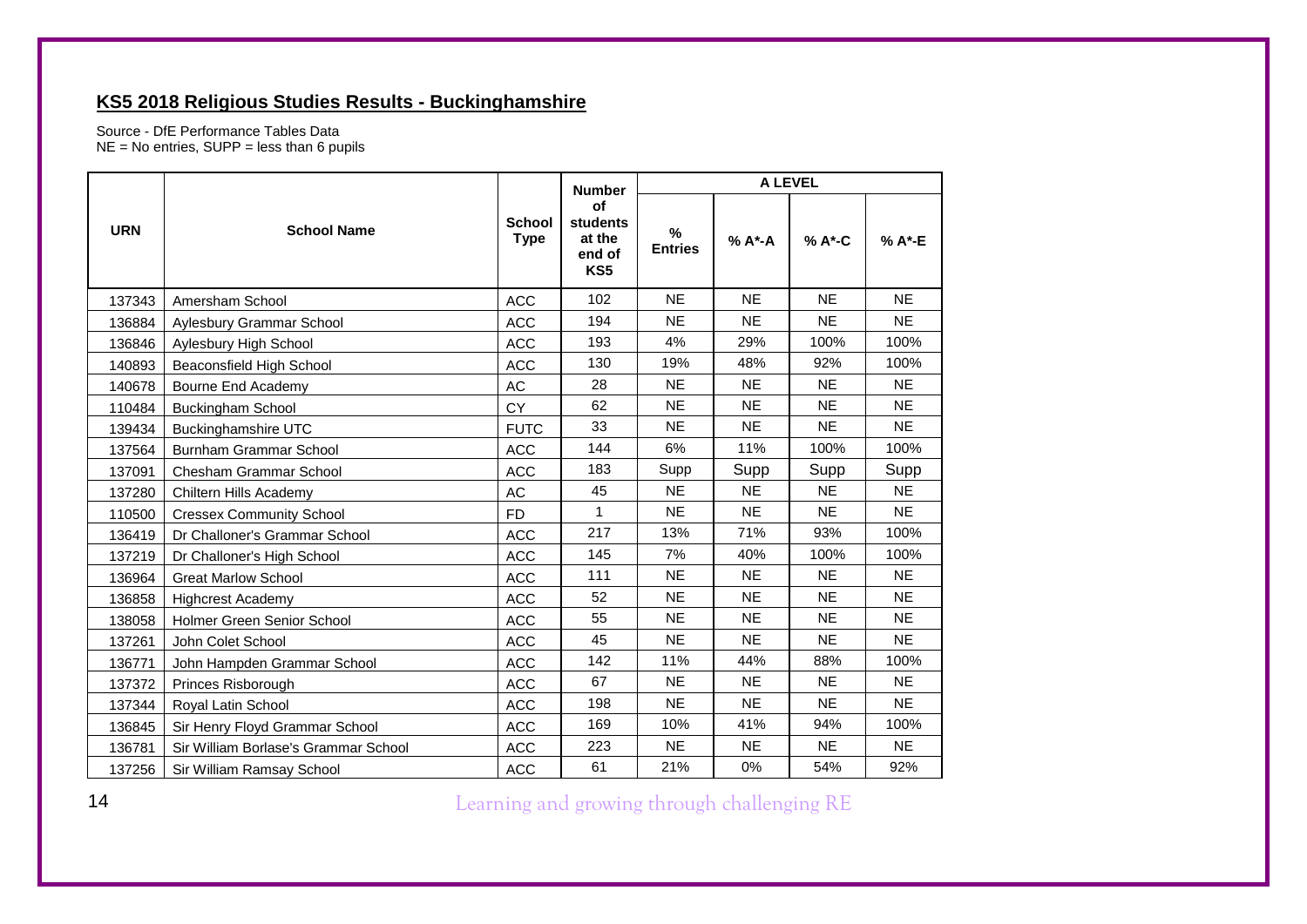| 110516 | St Michael's Catholic School                                   | <b>VA</b>      | 61   | 28%       | $0\%$     | 53% | 100%      |
|--------|----------------------------------------------------------------|----------------|------|-----------|-----------|-----|-----------|
| 135879 | The Aylesbury Vale Academy                                     | AC             | 42   | <b>NE</b> | <b>NE</b> | NE. | NE.       |
| 139367 | The Beaconsfield School                                        | ACC            | 46   | 17%       | 13%       | 38% | 75%       |
| 137215 | The Chalfonts Community College                                | ACC            | 134  | <b>NE</b> | <b>NE</b> | NE. | <b>NE</b> |
| 110533 | The Cottesloe School                                           | F <sub>D</sub> | 73   | 15%       | 9%        | 55% | 100%      |
| 137864 | The E-Act Burnham Park Academy                                 | AC             | 0    | <b>NE</b> | <b>NE</b> | NE. | NE.       |
| 110488 | The Grange School                                              | F <sub>D</sub> | 65   | 9%        | 33%       | 67% | 100%      |
| 110497 | The Mandeville School                                          | CY             | 68   | <b>NE</b> | <b>NE</b> | NE. | <b>NE</b> |
| 110490 | The Misbourne School                                           | CY             | 63   | 13%       | 0%        | 50% | 100%      |
| 136484 | The Royal Grammar School, High Wycombe                         | ACC            | 192  | <b>NE</b> | <b>NE</b> | NE. | NE.       |
| 137355 | Waddesdon Church of England School                             | <b>ACC</b>     | 131  | 18%       | 4%        | 74% | 100%      |
| 136723 | Wycombe High School                                            | ACC            | 187  | 3%        | 17%       | 83% | 100%      |
|        | Buckinghamshire Maintained and Academy Schools (incl. Special) |                | 3662 | 6%        | 29%       | 78% | 99%       |
|        | <b>Buckinghamshire Non Selective Schools</b>                   |                | 1345 | 6%        | 6%        | 58% | 97%       |
|        | <b>Buckinghamshire Selective Schools</b>                       |                | 2317 | 5%        | 46%       | 93% | 100%      |
|        | <b>National (All schools)</b>                                  |                |      |           | 23%       | 70% | 98%       |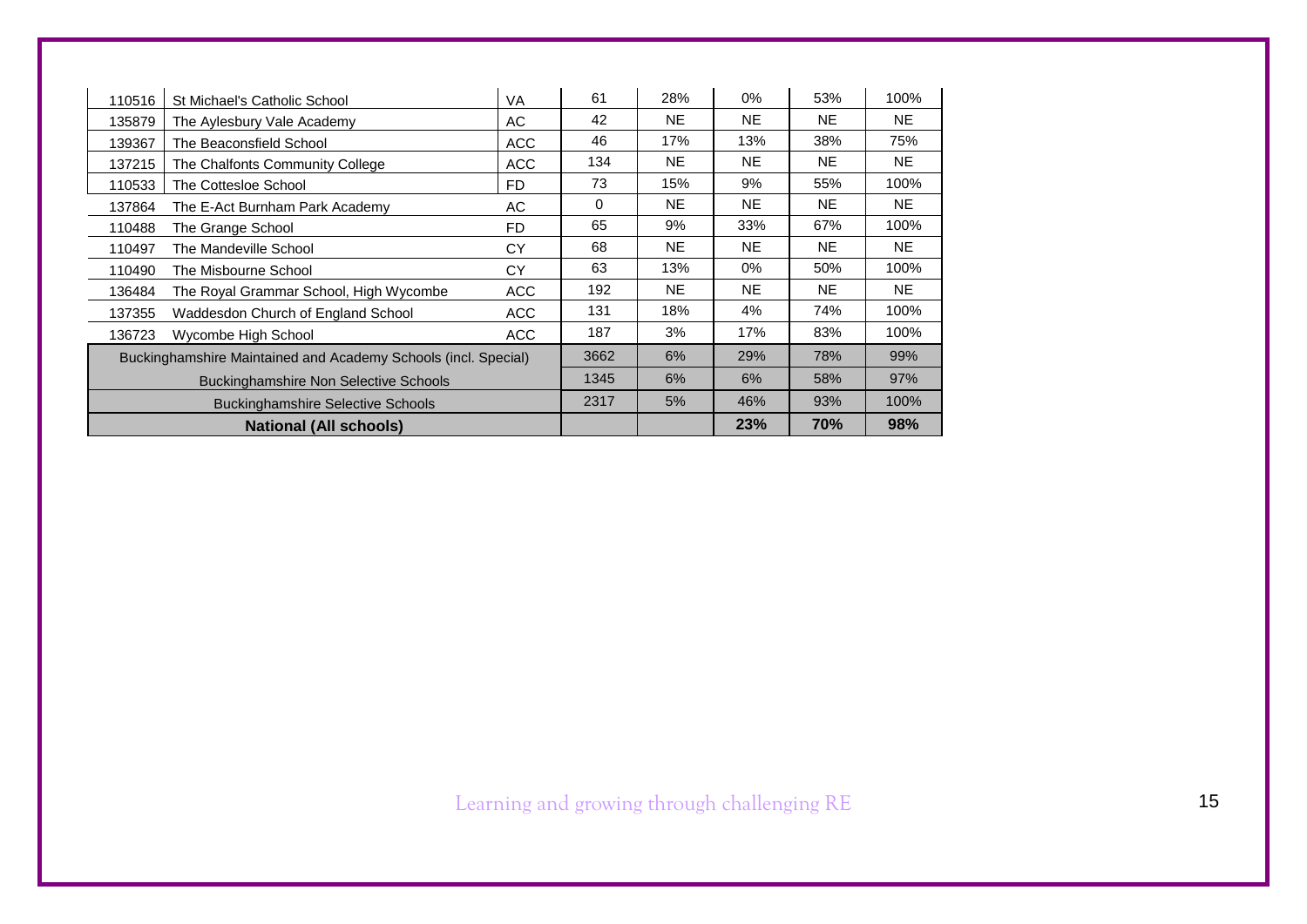### **Buckinghamshire SACRE Teacher Inset:**

### **Churches in Aylesbury: Christian denominations. 6/3/18**

Every academic year in March we organise a training day for local teachers of RE to visit places of worship in Buckinghamshire. The purpose of this is:

- 1. To improve their knowledge and understanding
- 2. To bring the locally agreed syllabus for RE (called 'Challenging RE') to life for pupils and teachers (you can see a copy of this on our web-site)
- 3. To engage teachers in living religion/faith
- 4. To build links between schools and local faith communities

This year we are focusing on diversity within Christianity and how this might be approached in a challenging way by exploring different church buildings.

- The core beliefs of each denomination in relation to *God, Jesus and humanity*;
- The *style of worship* of the denomination and how this *reflects beliefs*
- How the building *reflects and expresses* the beliefs and practices
- How the church supports and enables *deeper worship* for the congregation
- How the Church *serves the community*

Aims:

- 5. To improve our teaching of diversity and denominations in Christianity.
- 6. To learn about the different beliefs and practices of some denominations and how worship expresses these beliefs and the features of the churches enhance and enable the worship.
- 7. To learn about and reflect on the significance of different styles of worship.
- 8. To consider how this can be used in and beyond the classroom using the Bucks Agreed Syllabus, Challenging RE.

We will visit four different Christian places of worship to explore similarities and differences between their beliefs and worship and how the features of the building and furnishings help the worshiping community express these. We will spend an hour in each place.

Programme:

- 09.15 Southcourt Baptist Church
- 10.45 Aylesbury Friends (Quaker) Meeting House
- 12.00 St Mary's Church of England (observe the Eucharist)
- 12.30 Lunch (**please bring your own lunch**)
- 13.00 Granville Street Evangelical Church
- 14.10 St Mary's

14.45 Debrief: what have we learnt and how might this help in the classroom and for progression and transition?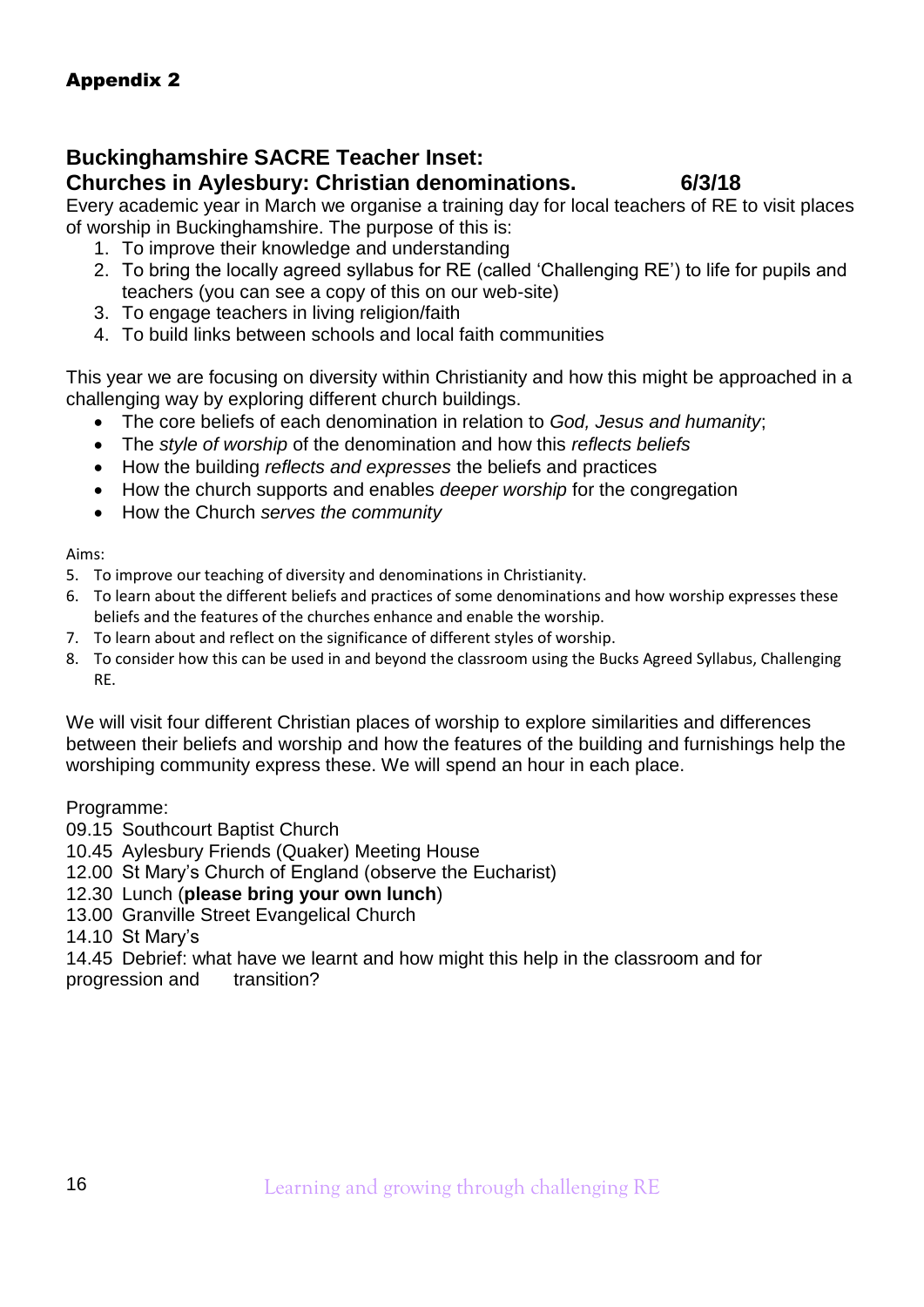|                 | Agreed syllabus questions                                                                                                                                                                                                                                                                      | Denomination:<br>Features of place of worship; ritual/style of worship; structure and clergy |
|-----------------|------------------------------------------------------------------------------------------------------------------------------------------------------------------------------------------------------------------------------------------------------------------------------------------------|----------------------------------------------------------------------------------------------|
|                 | What makes some places important in religions? (home; churches;<br>synagogue)                                                                                                                                                                                                                  |                                                                                              |
| KS1             | What can special places tell us about people? (beliefs, feelings,<br>practices, values)                                                                                                                                                                                                        |                                                                                              |
|                 | How does worship express different beliefs about God, humans and<br>the world? What do the religions teach about God? How do the<br>different denominations express their beliefs about God?<br>What beliefs do the different denominations share in common and<br>how are they different?     |                                                                                              |
|                 | How do these places help believers feel closer to God and<br>understand life better?                                                                                                                                                                                                           |                                                                                              |
| KS <sub>2</sub> | How does worship help believers in their daily lives?<br>Is there any point to worship?<br>What role do places of worship play in the lives of the faith<br>communities?<br>Are religious buildings really needed?<br>How do language and symbols express deep ideas, beliefs and<br>feelings? |                                                                                              |
|                 | What do different styles and places of worship and other religious<br>practices and forms of expression within faiths show about their<br>different beliefs?<br>Given all these differences, how can communities learn to live<br>together?                                                    |                                                                                              |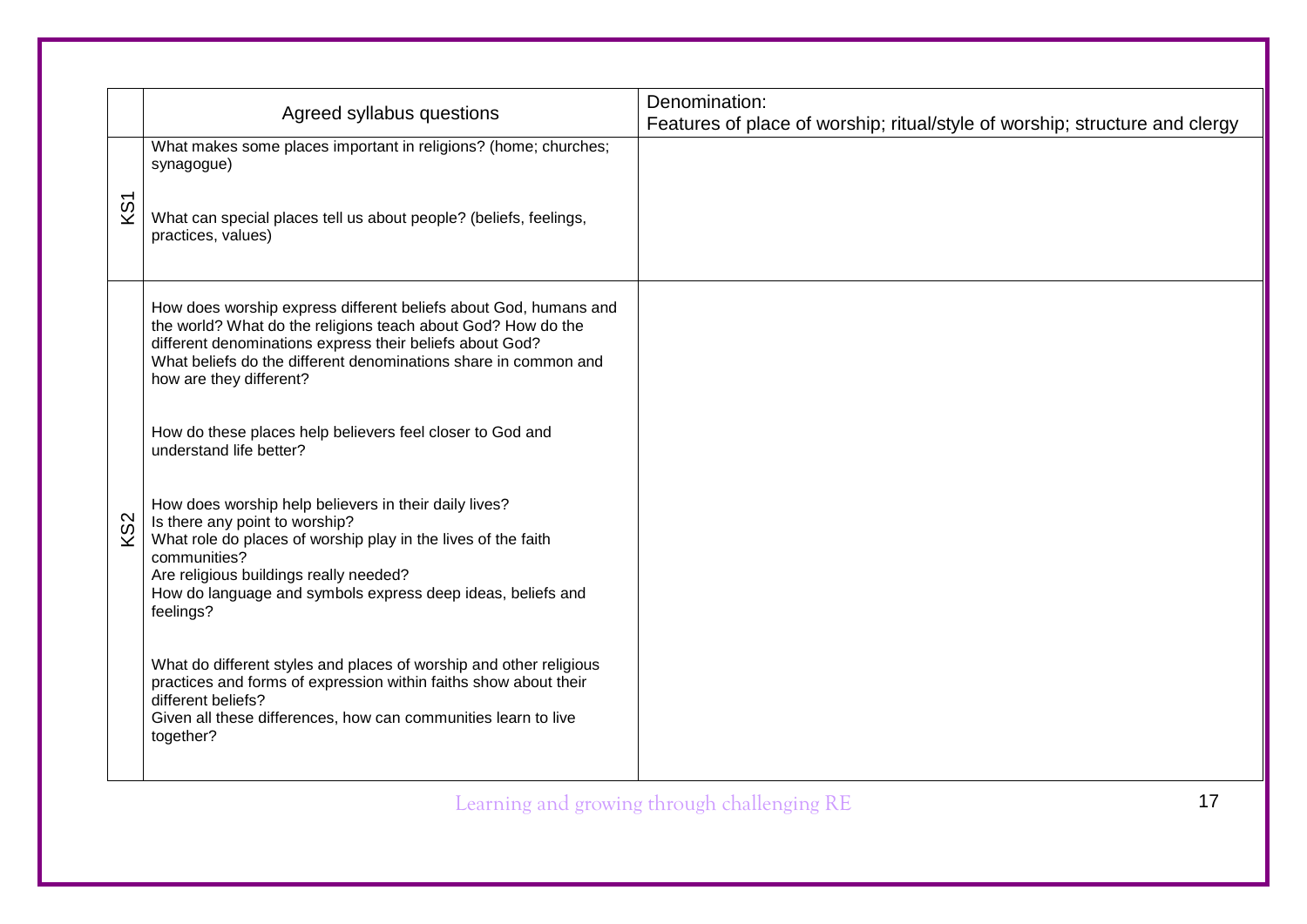|    |     | What do the denominations say about the nature and existence of                                                           |
|----|-----|---------------------------------------------------------------------------------------------------------------------------|
|    |     | 'God'? How are they similar to and different from each other and                                                          |
|    |     | how do they differ within the denominations themselves, if at all?                                                        |
|    |     |                                                                                                                           |
|    |     |                                                                                                                           |
|    |     | What do the religions and beliefs teach about evil and suffering?                                                         |
|    |     | What does the denomination teach about what it means                                                                      |
|    |     | to be human?                                                                                                              |
|    |     |                                                                                                                           |
|    |     |                                                                                                                           |
|    |     |                                                                                                                           |
|    |     | What does worship tell us about people's beliefs and attitudes?                                                           |
|    |     | What, if anything, is the point of worship?                                                                               |
|    |     | How does religious worship compare to modern celebrity culture                                                            |
|    |     | in terms of values and positive living?                                                                                   |
|    |     | Do worship and prayer serve any purpose?                                                                                  |
|    |     |                                                                                                                           |
|    | KS3 | What do the religions teach about living with people who have                                                             |
|    |     | different beliefs and practices?                                                                                          |
|    |     | Why do religious beliefs seem to divide people more than bring                                                            |
|    |     | them together?                                                                                                            |
|    |     | How can different faiths with different truth-claims work together?                                                       |
|    |     |                                                                                                                           |
|    |     |                                                                                                                           |
|    |     | How far is religion a positive or negative influence in the world?<br>Would the world be a better place without religion? |
|    |     | Is religion still relevant?                                                                                               |
|    |     |                                                                                                                           |
|    |     |                                                                                                                           |
|    |     |                                                                                                                           |
|    |     |                                                                                                                           |
|    |     |                                                                                                                           |
|    |     |                                                                                                                           |
|    |     |                                                                                                                           |
| 18 |     | Learning and growing through challenging RE                                                                               |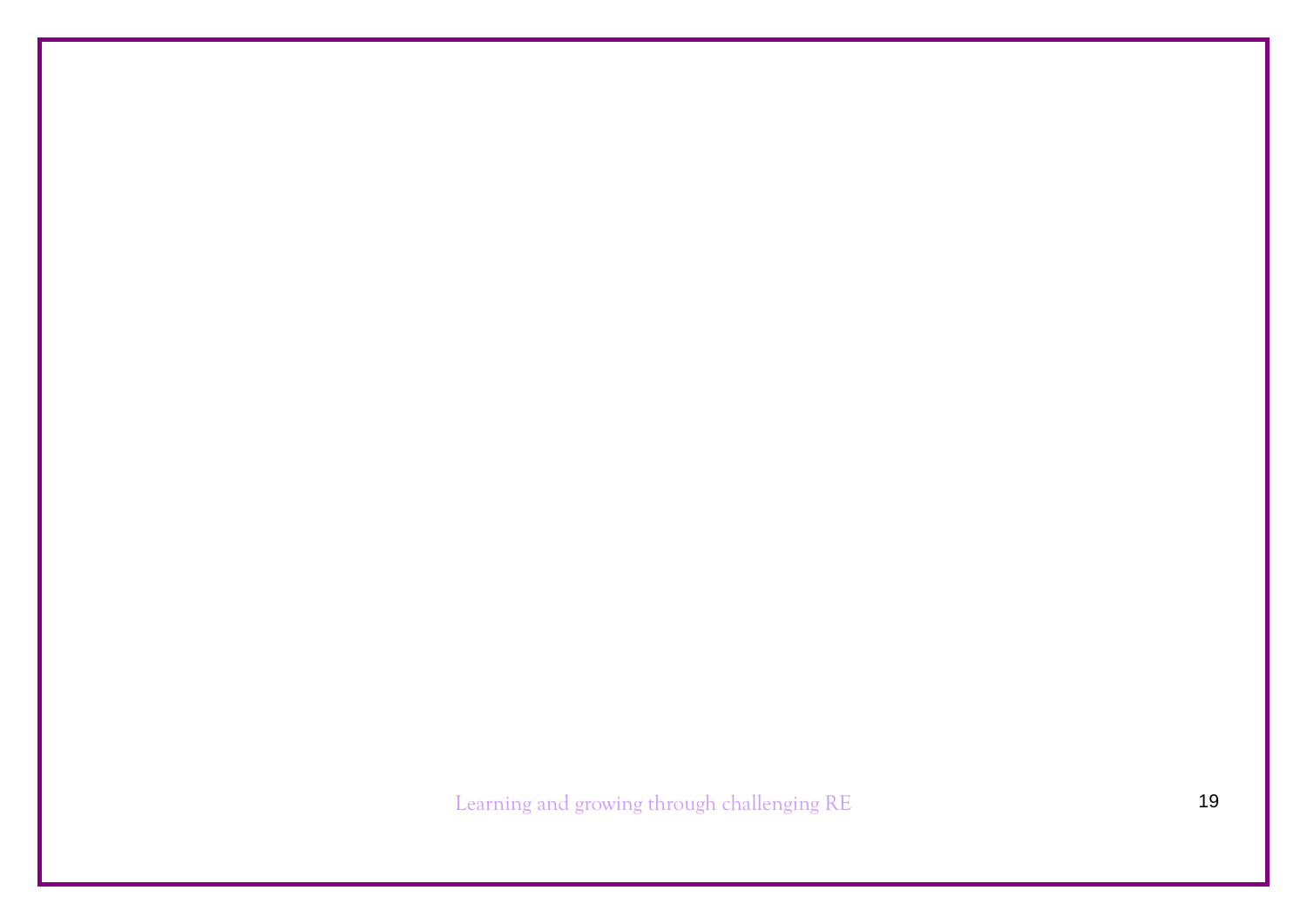### Appendix 3 - SACRE Membership and Attendance (September 2016 – July 2017)

In accordance with statute, the Buckinghamshire Standing Advisory Council on Religious Education is composed of four groups:

| <b>Group</b>                    | <b>Name</b>                        | <b>Represents</b>         |
|---------------------------------|------------------------------------|---------------------------|
|                                 | Val McFarlane, Chair               | Quaker                    |
|                                 | <b>Frankie Fisher</b>              | Methodist                 |
|                                 | Sushma Sahajpal                    | Hindu                     |
| A                               | <b>Zahid Jawed</b>                 | <b>Muslim</b>             |
| <b>Other Denominations</b>      | <b>Barry Shine</b>                 | Jewish                    |
| and Faiths                      | Ranvir Singh                       | <b>Sikh</b>               |
|                                 | <b>Steve Terry</b>                 | <b>Buddhist</b>           |
|                                 | Vacancy                            | Roman Catholic            |
|                                 | Marjorie Johnston                  | <b>Baptist</b>            |
|                                 | <b>Elaine Lever</b>                | Humanist                  |
|                                 | Other faiths yet to be represented | Pentecostal               |
|                                 | Vacancy                            | Church of England         |
| B                               | Rev'd Tim Harper                   | Church of England         |
| The Church of                   | Toby Long (Till Dec 2017)          | Church of England         |
| <b>England</b>                  | Mary Saywood                       | Church of England         |
|                                 | Sue Bowen                          | <b>NUT</b>                |
| $\mathbf C$                     | Margaret Dean, Vice-Chair          | <b>ATL</b>                |
| <b>Teacher</b>                  | Sue Smithin                        | <b>NAHT</b>               |
| representatives                 | Vacancy                            | <b>ASCL</b>               |
|                                 | Vacancy                            | <b>NASUWT</b>             |
|                                 | Cllr Ralph Bagge                   | <b>County Council</b>     |
| D<br><b>The Local Authority</b> | <b>Cllr David Watson</b>           | <b>County Council</b>     |
|                                 | Ann Beaton                         | <b>Chair of Governors</b> |
| Co-opted                        | Karen Crussell                     | Academies                 |
| Co-opted                        | <b>Anne Andrews</b>                | <b>Oxford Diocese</b>     |